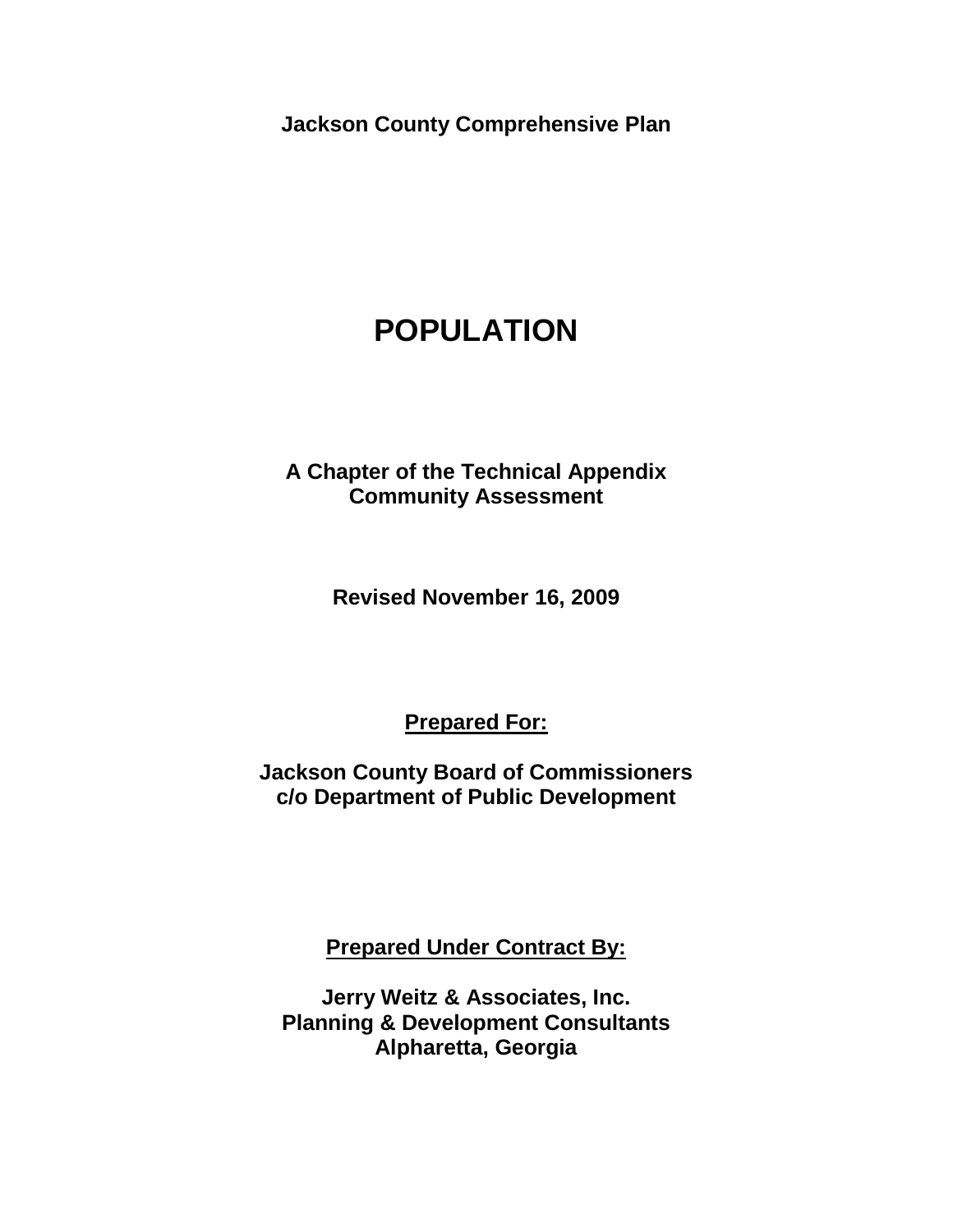# **TABLE OF CONTENTS**

| <b>PURPOSE</b>                                      | 4               |
|-----------------------------------------------------|-----------------|
| MINIMUM REQUIREMENTS FOR POPULATION ANALYSES        | 4               |
| TOTAL POPULATION - HISTORIC AND CURRENT TRENDS      | 5               |
| Municipal and Unincorporated Population Trends      | 5               |
| Population by Subcounty Area (Census Tract)         | 6               |
| POPULATION PROJECTIONS                              | 8               |
| POPULATION GROWTH PRESSURES FROM THREE REGIONS      | 9               |
| CAPACITY FOR FUTURE RESIDENTIAL DEVELOPMENT         | 10              |
| <b>AGE DISTRIBUTION</b>                             | 11              |
| Ages 0 to Less Than 5 Years                         | 11              |
| Ages 5 to 13 Years                                  | 12              |
| Ages 14 to 17 and 18 to 24 Years                    | 12 <sup>2</sup> |
| Ages 25 to 44 Years                                 | 12 <sup>2</sup> |
| Ages 45 to 64 Years                                 | 12 <sub>2</sub> |
| Ages 65 Years and Older                             | 13              |
| RACIAL AND ETHNIC CHARACTERISTICS                   | 13              |
| <b>INCOME</b>                                       | 14              |
| INCOME, POVERTY STATUS AND PUBLIC ASSISTANCE INCOME | 17              |
| Analysis by Census Tracts                           | 17              |
| Sources of Income                                   | 17              |
| <b>SCHOOL ENROLLMENT</b>                            | 18              |
| PERSONS WITH DISABILITIES                           | 19              |
|                                                     |                 |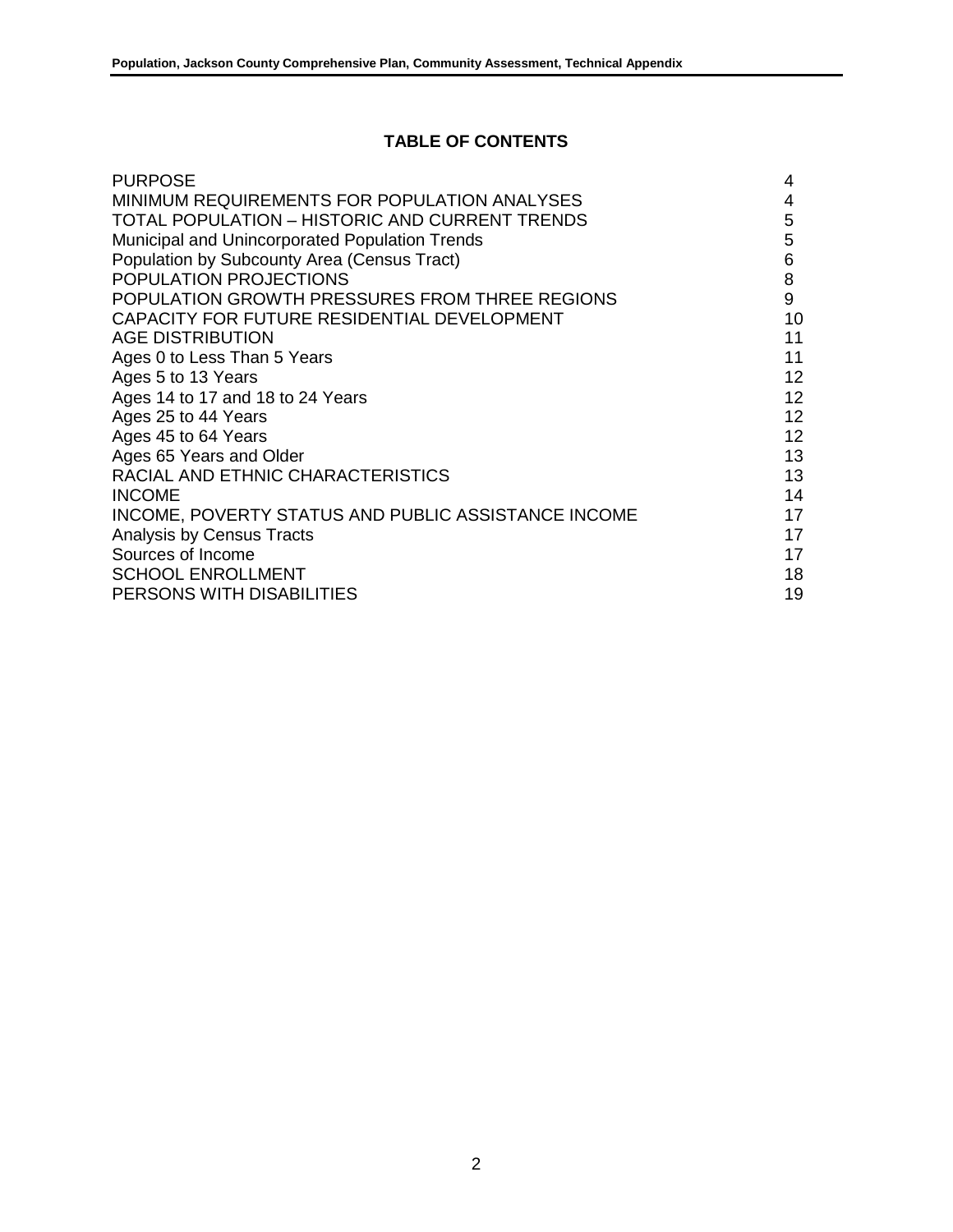# **LIST OF TABLES**

| $\mathbf{1}$    | Historic Population Trends and Percent Change, 1990-2008<br>Jackson County, Surrounding Counties, and State            | 5     |
|-----------------|------------------------------------------------------------------------------------------------------------------------|-------|
| $\overline{2}$  | Population Estimates, July 1, 2000-2007<br>Jackson County and Municipalities                                           | 6     |
| 3               | Population by Census Tract (CT), Jackson County, 2000                                                                  | 8     |
| 4               | Population Projections, Jackson County, Various Sources, 2010-2050                                                     | 9     |
| 5               | Population Projections, 2008-2028, Jackson County and Municipalities                                                   | $9\,$ |
| 6               | Population by Age Group, 2000 and 2008, Jackson County                                                                 | 11    |
| 7               | Population by Race and Hispanic Origin, 2000 and 2008, Jackson County                                                  | 14    |
| 8               | Comparison of Income Measures, 1999<br>Jackson County and State of Georgia                                             | 15    |
| 9               | Households by Income Grouping, 1999 and 2005-2007, Jackson County                                                      | 15    |
| 10              | Comparison of Per Capita Income (Dollars), 2005-2007<br>Jackson County, Surrounding Counties, and State                | 16    |
| 11              | Income, Poverty Status, and Public Assistance Income<br>in 1999 by Census Tract, Jackson County                        | 17    |
| 12 <sub>2</sub> | Sources of Household Income, 2005-2007<br>Jackson County and State                                                     | 18    |
| 13              | Enrollment by Level of School by Type of School, 2000 and 2005-2007<br>Population Three Years and Over, Jackson County | 19    |
| 14              | Disabilities by Type, 2000 and 2005-2007<br>Civilian Noninstitutionalized Population 5 Year and Over<br>Jackson County | 20    |

## **LIST OF FIGURES**

| Municipalities in Jackson County                                       |  |  |  |
|------------------------------------------------------------------------|--|--|--|
| Census Tracts, 2000, Jackson County, with Current Municipal Boundaries |  |  |  |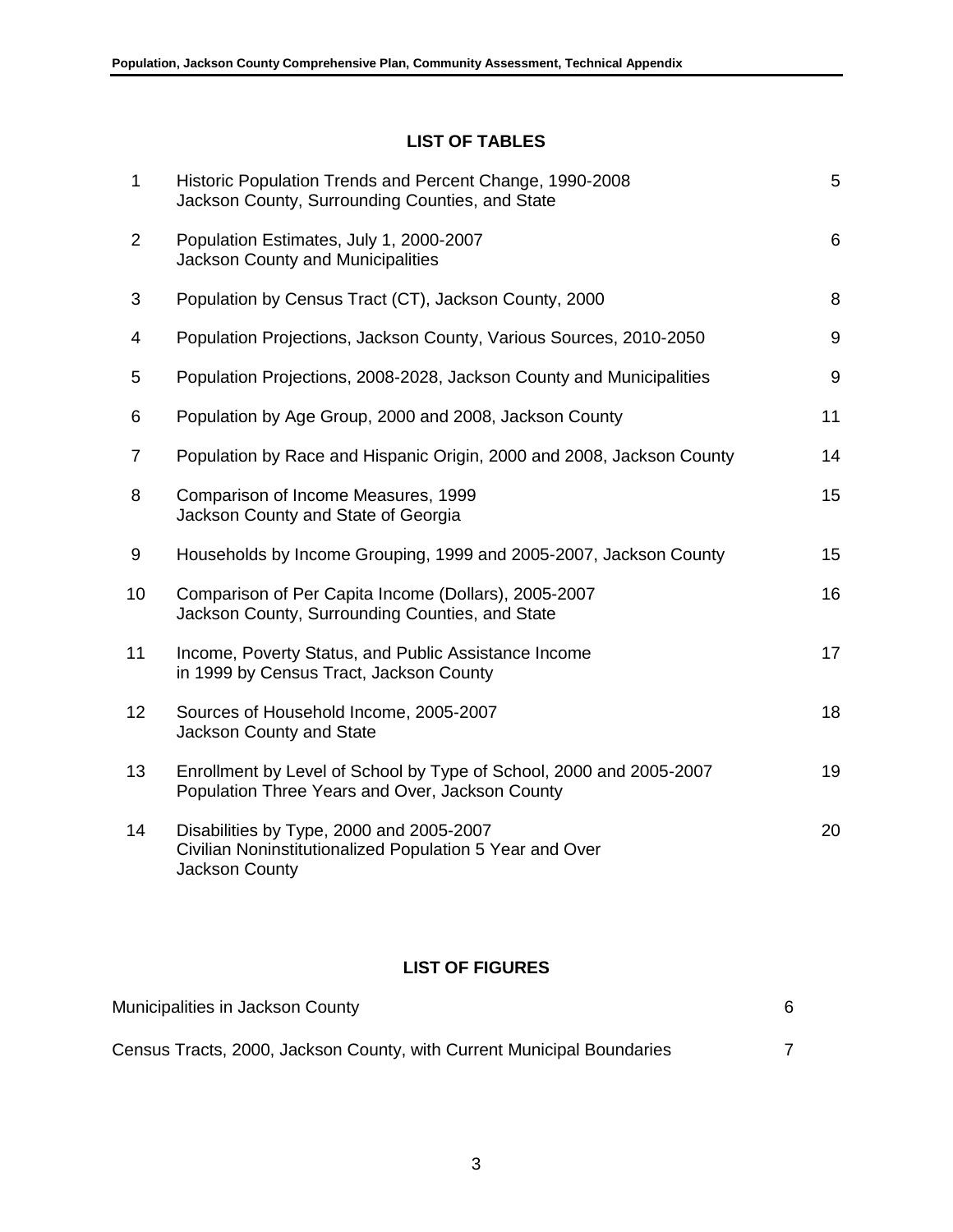## **POPULATION**

## **PURPOSE**

This analysis provides an inventory and assessment of trends in population growth and in the demographic characteristics of the population. This information will assist the county in determining community service and infrastructure needs, employment opportunities, and housing needed to support the existing and future population. The information gathered in this inventory is assessed to identify significant trends, issues, and opportunities with regard to the local population and its characteristics.

The county can also use the information gathered in this analysis to determine whether the growth trends identified are desirable for the community and whether alternatives for managing or redirecting these trends should be considered. Such an assessment can result in the development of population-specific needs and goals that specify an appropriate rate of growth, and an implementation strategy for managing the community's growth throughout the planning period.

## **MINIMUM REQUIREMENTS FOR POPULATION ANALYSES**

Local planning requirements require, at minimum, for the community assessment to include the following:<sup>1</sup>

**(a) Population.** Identify trends and issues in population growth and significant changes in the demographic characteristics of the community, including:

**Total Population.** Evaluate how the total population of the community has changed in recent years, what is projected for the future, and how the community compares, in terms of growth rate, to other areas.

**Age Distribution.** Evaluate the community's age groupings and how these are projected to change over time. Identify implications for the community.

**Race and Ethnicity.** Evaluate the community's racial and ethnic composition, how it is changing, and how it compares to neighboring communities. Identify implications these future trends will have for the community.

**Income.** Evaluate income levels, income distribution and poverty levels in the community and how these have changed and are expected to change over time.

l <sup>1</sup> Rules of Georgia Department of Community Affairs, Chapter 110-12-1, Standards and Procedures for Local Comprehensive Planning "Local Planning Requirements" (Effective Date: May 1, 2005), Chapter 110-12-1-.07, Data and Mapping Specifications, 110-12-1-.07 Data and Mapping Specifications, (a) Population.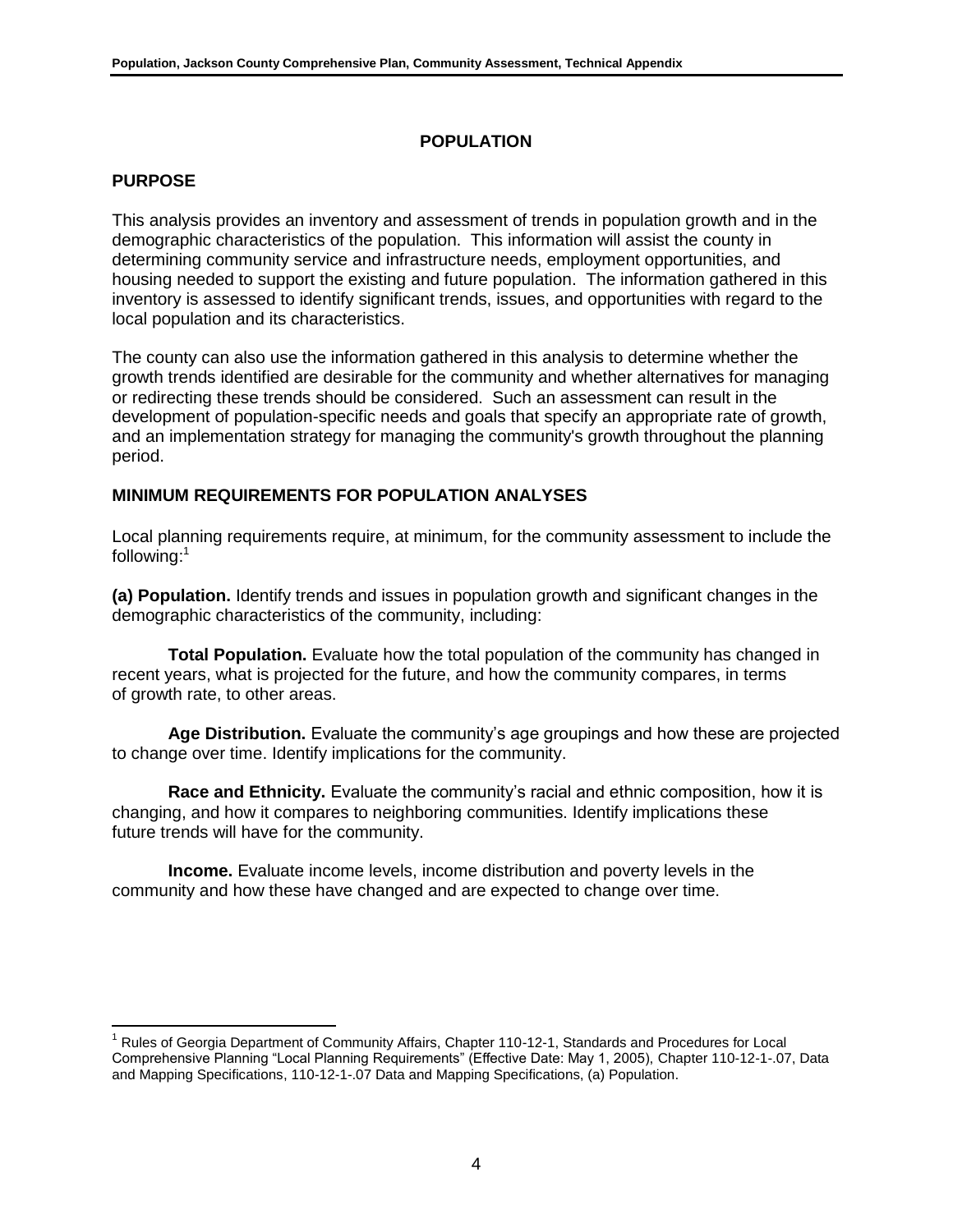# **TOTAL POPULATION – HISTORIC AND CURRENT TRENDS**

Historic population trends are provided in Table 1 for the county and state. Jackson County is bounded by several counties, including mostly urbanized Gwinnett and Clarke Counties. Jackson County's decennial population increase from 1990 to 2000 was a substantial 38.6 percent, but that growth rate was less than that witnessed in Banks, Barrow, Gwinnett, and Hall Counties during that decade. From 2000 to 2008, however, Jackson County's rate of population increase (48.2 percent) was second only to Barrow County (51.9 percent) when compared with surrounding counties.

|                        | 1990<br>(Census) | 2000<br>(Census) | % Change<br>1990-2000 | 2008<br>(July 1) | % Change,<br>2000-2008 |
|------------------------|------------------|------------------|-----------------------|------------------|------------------------|
| <b>Banks County</b>    | 10,308           | 14,422           | 39.9%                 | 16,760           | 16.2%                  |
| <b>Barrow County</b>   | 29,721           | 46,144           | 55.3%                 | 70,073           | 51.9%                  |
| <b>Clarke County</b>   | 87,594           | 101,489          | 15.9%                 | 114,737          | 13.1%                  |
| <b>Gwinnett County</b> | 352,910          | 588,488          | 66.7%                 | 789,489          | 34.2%                  |
| <b>Hall County</b>     | 95,434           | 139,277          | 45.9%                 | 184,814          | 32.7%                  |
| Jackson County         | 30,005           | 41,589           | 38.6%                 | 61,620           | 48.2%                  |
| <b>Madison County</b>  | 21,050           | 25,730           | 22.2%                 | 28,200           | 9.6%                   |
| State of Georgia       | 6,478,149        | 8,186,453        | 26.4%                 | 9,685,744        | 18.3%                  |

#### **Table 1 Historic Population Trends and Percent Change, 1990-2008 Jackson County, Surrounding Counties, and State**

Sources: 1990 and 2000 figures and 1990-2000 percent change from U.S. Census Bureau, Census 1990 and 2000 Summary File 1, as reported in *The 2002 Georgia County Guide, 21st Ed.,* edited by Susan R. Boatright and Douglas C. Bachtel (Athens, GA: University of Georgia, Center for Agribusiness and Economic Development, October 2002); County 2008 estimates from Population Division, U.S. Census Bureau, "Annual Estimates of the Resident Population for Counties of Georgia: April 1, 2000 to July 1, 2008" (CO-EST2008-01-13), Release Date: March 19, 2009. 2008 state estimate from Population Division, U.S. Census Bureau, "Estimates of the Resident Population by Selected Age Groups for the United States, States, and Puerto Rico: July 1, 2008" (SC-EST2008-01), Release Date: May 14, 2009. Percentage change, 2000-2008 calculated by Jerry Weitz & Associates, Inc.

# **Municipal and Unincorporated Population Trends**

 $\overline{\phantom{a}}$ 

Table 2 provides annual estimates for Jackson County as a whole and each of the nine municipalities in the county. Two cities are split between Jackson and one or more other counties – Braselton is split among four counties, and Maysville is split between two counties. Braselton's population within Jackson County in 2000 was 701 persons, and Maysville's population share within Jackson County in 2000 was 575 persons. Thus, in the year 2000, the unincorporated population in Jackson County was 26,328 (63.3 percent of the total county population in 2000).<sup>2</sup> More recent estimates of the unincorporated population cannot be provided with precision, since estimates for municipalities do not disaggregate the data for municipalities split into more than one county.

<sup>2</sup> Source: *The 2002 Georgia County Guide, 21st Ed.,* edited by Susan R. Boatright and Douglas C. Bachtel (Athens, GA: University of Georgia, Center for Agribusiness and Economic Development, October 2002). This figure disagrees slightly with the consultant's calculation (see Table 3), which uses April 1 estimates provided in Table 2 rather than the decennial statistics for the municipalities.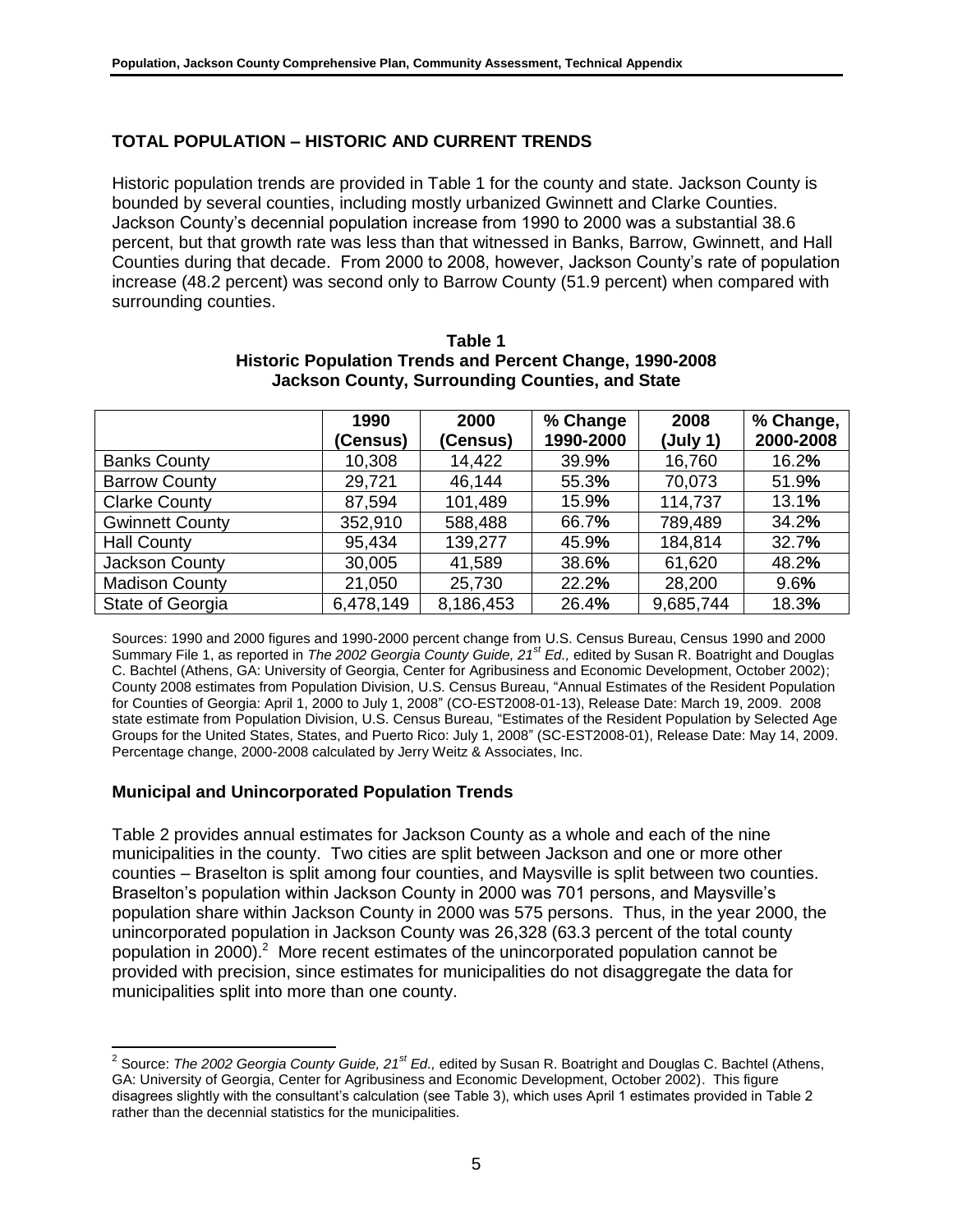

**Municipalities in Jackson County** Source: Georgia Department of Community Affairs

| Table 2                                  |  |
|------------------------------------------|--|
| Population Estimates, July 1, 2000-2007  |  |
| <b>Jackson County and Municipalities</b> |  |

| <b>Total Population</b> | 2000   | 2001   | 2002   | 2003   | 2004   | 2005   | 2006   | 2007   |
|-------------------------|--------|--------|--------|--------|--------|--------|--------|--------|
| Jackson County          | 41,894 | 43,631 | 45,486 | 46,929 | 49,347 | 51,999 | 55,542 | 59,254 |
| City of Arcade          | 1,709  | 1,769  | 1,823  | 1,856  | 1,930  | 1,901  | 1,921  | 1,941  |
| City of Braselton       | 1,739  | 1,834  | 1,938  | 2,109  | 2,309  | 2,519  | 2,792  | 3,072  |
| <b>City of Commerce</b> | 5,451  | 5,376  | 5,563  | 5,568  | 5,797  | 5,871  | 6,083  | 6,323  |
| City of Hoschton        | 1,097  | 1,221  | 1,309  | 1,392  | 1,432  | 1,446  | 1,507  | 1,563  |
| City of Maysville       | 1,293  | 1,405  | 1,479  | 1,483  | 1,509  | 1,520  | 1,574  | 1,633  |
| City of Jefferson       | 4,082  | 4,186  | 4,307  | 4,398  | 4,679  | 5,582  | 6,427  | 7,513  |
| City of Nicholson       | 1,347  | 1,351  | 1,359  | 1,345  | 1,392  | 1,530  | 1,720  | 1,913  |
| <b>City Pendergrass</b> | 501    | 514    | 529    | 538    | 545    | 542    | 557    | 565    |
| City of Talmo           | 510    | 526    | 541    | 550    | 555    | 585    | 593    | 603    |

Source: Population Division, U.S. Census Bureau. "Annual Estimates of the Population for Incorporated Places in Georgia, Listed Alphabetically: April 1, 2000 to July 1, 2007" (SUB-EST2007-04-13). Release Date: July 10, 2008.

#### **Population by Subcounty Area (Census Tract)**

In addition to understanding the division of population between incorporated and unincorporated areas, it is also useful to look at the distribution of the population in the county via subareas or parts of the county. This is accomplished by the U.S. Census Bureau with what is termed "Census Tracts," for which detailed decennial statistics are compiled and available for the year 2000. A map of census tracts in 2000 in Jackson County is provided for reference. There are seven census tracts, numbered in a clockwise fashion starting in the southwestern part of the county.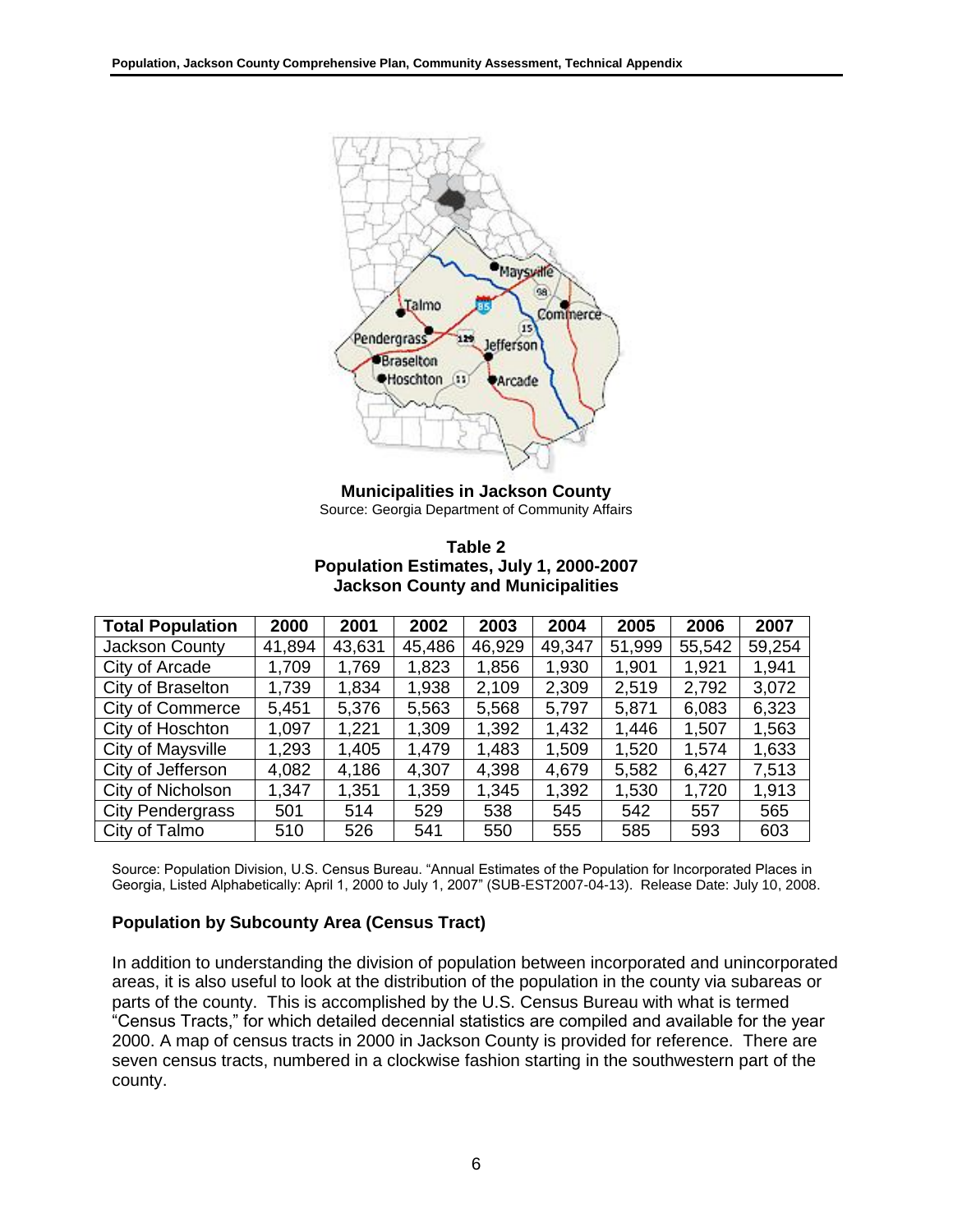

**Census Tracts, 2000, Jackson County, with Current Municipal Boundaries**

Table 3 provides the distribution of population by census tract in 2000. An estimate of municipal versus unincorporated population as of 2000 is also provided. The tracts and their characteristics are further summarized below:

**Census Tract 101** is southwestern Jackson County. It includes the cities of Braselton (part), Hoschton, Talmo, and Pendergrass and (now, through annexation) small, non-residential parts of Jefferson and Commerce. Interstate 85 and U.S. Highway 129 bisect this census tract. Almost one-quarter (23.8 percent) of the total population of Jackson County in 2000 resided in this tract. Even with four municipalities, about 71 percent of the population in this census tract resided in unincorporated areas in 2000.

**Census Tract 102** includes only Maysville (part) and (now) small parts of Jefferson. It is located in the northwestern part of the county. It abuts Banks County to the north. It has the least amount of city population of all seven tracts (575 in the Jackson County part of Maysville in 2000). Only 10 percent of the county's total population resided in this census tract in 2000.

**Census Tract 103** is located in northernmost Jackson County abutting Banks County to the north. Approximately half or more of its land is area is comprised of the City of Commerce (the northern two thirds of the city). U.S. Highway 441 bisects this tract. For purposes of this analysis, it is assumed that about half of Commerce's population in 2000 resided in this tract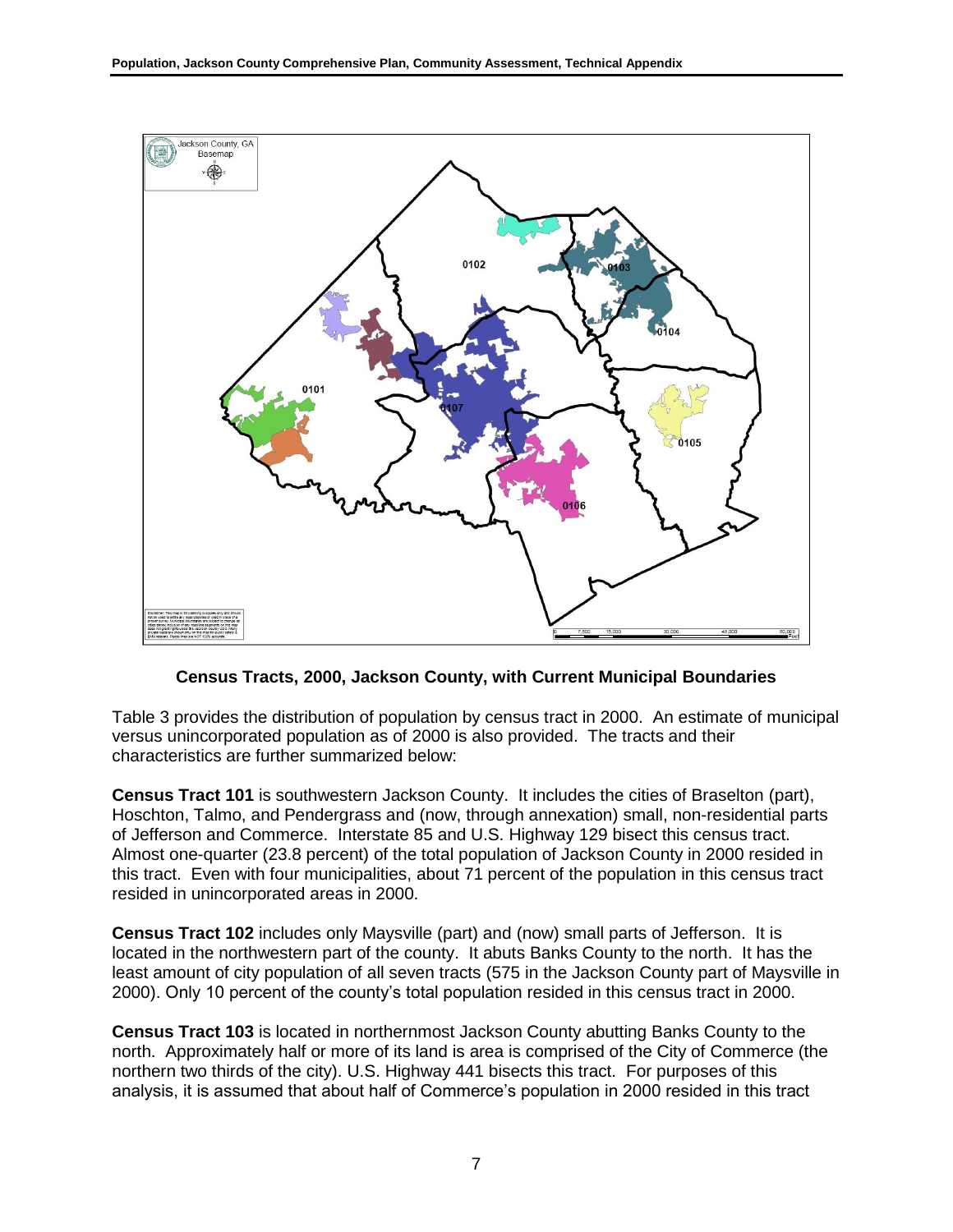(see Table 3). Along with CT 104, this tract had one of the highest percentages of incorporated population (in Commerce).

**Census Tract 104** is northeastern Jackson County and contains the southernmost one-third of Commerce. U.S. Highway 441 bisects this tract. For purposes of this analysis, it is assumed that about half of Commerce's population in 2000 resided in this tract (see Table 3). Along with CT 103, this tract had one of the highest percentages of incorporated population (in Commerce). However, this tract comprised the smallest share of total county population in 2000, at 9.7 percent.

**Census Tract 105** encompasses southeastern Jackson County and includes the City of Nicholson. U.S. Highway 441 bisects this tract. This tract abuts primarily rural Madison County to the east. Almost three quarters (72.9 percent) of the population in 2000 resided in unincorporated areas.

**Census Tract 106** is the southernmost part of Jackson County and includes the City of Arcade and a small, primarily residential part of the City of Jefferson. This tract abuts Athens-Clarke County and the southernmost portion of U.S. Highway 129 bisects this tract. Almost two-thirds (64.8 percent) of the population in this tract in 2000 resided in unincorporated areas.

**Census Tract 107** encompasses the central and south-central parts of Jackson County. Jefferson is located in the center of the tract. A very small part of Arcade is also located in this tract. The northern and southern parts of the tract are unincorporated. U.S. Highway 129 bisects this tract.

|                                  | <b>CT</b> | <b>CT</b> | <b>CT</b> | СT    | CТ    | <b>CT</b> | <b>CT</b> | County       |
|----------------------------------|-----------|-----------|-----------|-------|-------|-----------|-----------|--------------|
|                                  | 101       | 102       | 103       | 104   | 105   | 106       | 107       | <b>Total</b> |
| <b>Total Population in Tract</b> | 9,920     | 4,228     | 4,185     | 4,022 | 4,966 | 6,849     | 7,419     | 41,589       |
| % of County Total Pop.           | 23.8      | 10.2      | 10.1      | 9.7   | 11.9  | 16.5      | 17.8      | 100%         |
| Population in Households         | 9,920     | 4,221     | 3,917     | 4,022 | 4,966 | 6,792     | 6,942     | 40,780       |
| <b>Group Quarters Population</b> | 0         |           | 268       |       |       | 57        | 477       | 809          |
| Est. Population within Cities    | 2,809     | 575       | 2,726     | 2,725 | 1,347 | 2,409     | 3,382     | 15,973       |
| Est. Unincorporated Pop.         | 7,111     | 3,653     | 1,459     | 1,297 | 3,619 | 4,440     | 4,037     | 25,616       |
| % Unincorporated Pop.            | 71.7      | 86.4      | 34.9      | 32.2  | 72.9  | 64.8      | 54.4      | 61.6         |

**Table 3 Population by Census Tract (CT), Jackson County, 2000**

Source: U.S. Census Bureau, Census 2000. Summary File 1.

# **POPULATION PROJECTIONS**

Table 4 provides a compilation of projections of county population from various sources.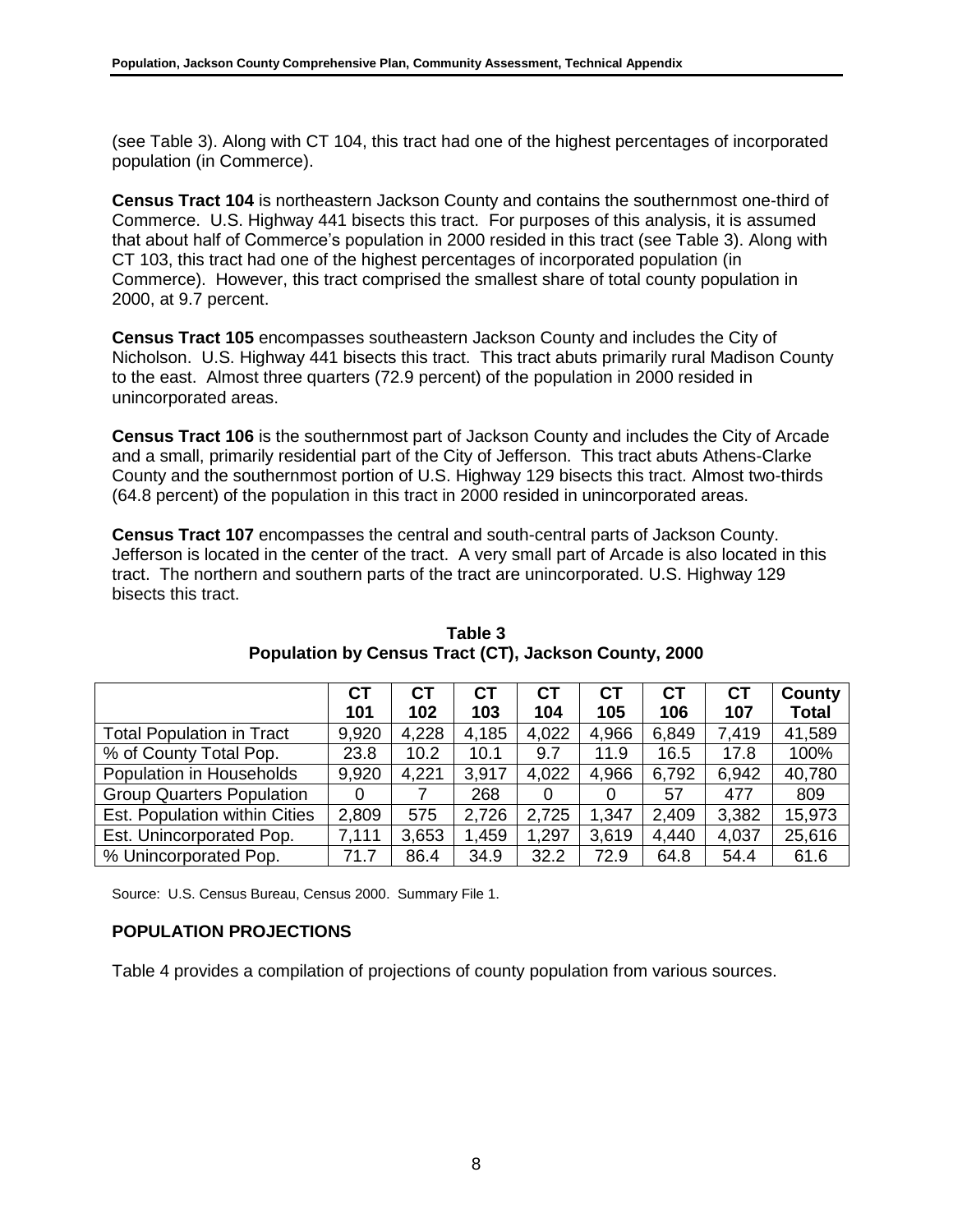| Source (Date)                                                        | 2010   | 2020    | 2030    | 2040    | 2050    |
|----------------------------------------------------------------------|--------|---------|---------|---------|---------|
| Jackson County Comprehensive Plan, Land<br>Use Plan Amendment (2003) | 64,218 | 97,870  | n/a     | n/a     | n/a     |
| Upper Oconee Basin Water Authority Review<br>(2008)                  | 59,781 | 85.931  | 120.303 | 160,003 | 200,003 |
| Northeast Georgia Regional Development<br>Center (2004)              | 66,200 | 98,320  | 136,480 | 176,450 | 215,290 |
| Northeast Georgia Regional Development<br>Center (2008)*             | 73,554 | 114.972 | 168,428 | 230.542 | 298.844 |

**Table 4 Population Projections, Jackson County, Various Sources, 2010-2050**

\* Total population derived from projection of households (multiplied by 2.6 persons per household). Source: Table 2- 11, regional population assessment, NEGRDC Regional Plan. n/a = not available

Table 5 provides countywide, unincorporated, and municipal population projections to the year 2028, which were prepared by Moreland Altobelli and Associates, Inc. as a part of the Countywide Roads Plan (July Draft, 2009).

**Table 5 Population Projections, 2008-2028 Jackson County and Municipalities**

| <b>Jurisdiction</b> | 2008   | 2013   | 2015   | 2018   | 2023   | 2028   | 2000 - 2028<br>Percentage<br><b>Growth</b> | $2000 -$<br>2028<br>Average<br>Annual<br>Growth<br>Rate |
|---------------------|--------|--------|--------|--------|--------|--------|--------------------------------------------|---------------------------------------------------------|
| Jackson             | 61,620 | 68,980 | 72,531 | 77,858 | 86,736 | 95,614 | 129.90%                                    | 4.64%                                                   |
| County              |        |        |        |        |        |        |                                            |                                                         |
| Arcade              | 2,019  | 2,421  | 2,565  | 2,781  | 3,141  | 3,501  | 113.11%                                    | 4.04%                                                   |
| <b>Braselton</b>    | 3,195  | 3,849  | 4,169  | 4,648  | 5,446  | 6,245  | 417.80%                                    | 14.92%                                                  |
| Commerce            | 6,575  | 7.161  | 7.431  | 7,836  | 8,511  | 9,186  | 73.58%                                     | 2.63%                                                   |
| Hoschton            | 1,625  | 1.873  | 1.983  | 2,149  | 2,424  | 2,700  | 152.33%                                    | 5.44%                                                   |
| Jefferson           | 7,813  | 8,893  | 9,474  | 10,345 | 11,798 | 13,251 | 246.43%                                    | 8.80%                                                   |
| Mavsville           | 1.698  | 1.958  | 2,065  | 2,226  | 2,495  | 2,763  | 121.59%                                    | 4.34%                                                   |
| <b>Nicholson</b>    | 1.989  | 2,379  | 2,542  | 2,786  | 3,194  | 3,601  | 188.80%                                    | 6.74%                                                   |
| Pendergrass         | 588    | 659    | 691    | 740    | 820    | 900    | 108.91%                                    | 3.89%                                                   |
| Talmo               | 627    | 757    | 805    | 877    | 998    | 1.118  | 134.39%                                    | 4.80%                                                   |
| Unincorporated      | 35,491 | 39.031 | 40.807 | 43.470 | 47.909 | 52.348 | 108.14%                                    | 3.86%                                                   |

Source: Moreland Altobelli Associates, Inc. July 2009. Draft Countywide Roads Plan, Table 25.

# **POPULATION GROWTH PRESSURES FROM THREE REGIONS**

Population growth is a function, in major part, of regional growth trends. Before the national housing collapse, Jackson County was in the top ten fastest growing counties in America in terms of population. Those trends are attributed to Jackson County's location at the edge of three fast-growth regions: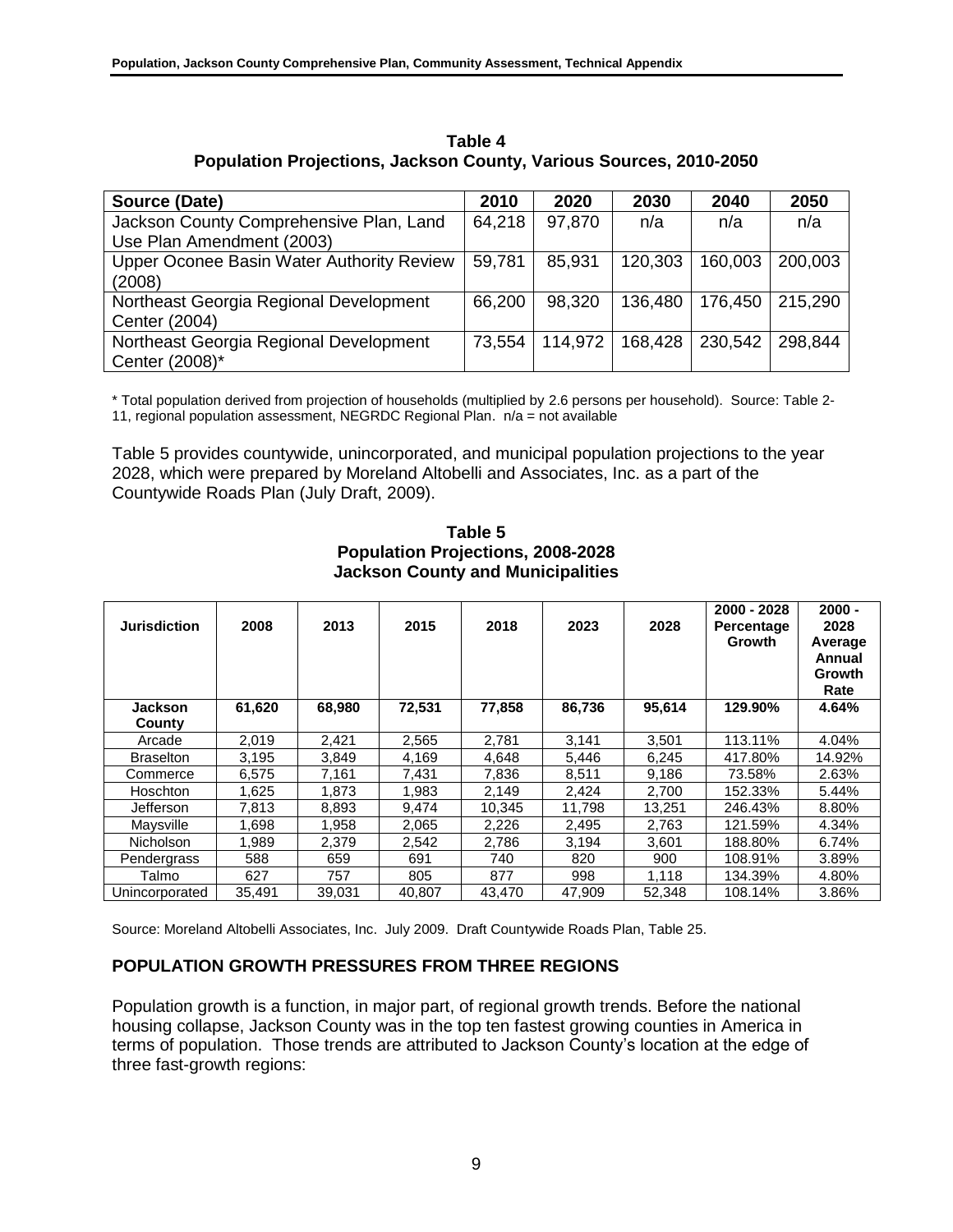1) **Metro Atlanta (Gwinnett County)**: Gwinnett County has a population of more than three quarters of a million people. Much of the growth the county has experienced (and will continue to experience) is the flight of people seeking a better quality of life no longer available in a major urban area. In addition to the flight of people, the reaches of the metro Atlanta urban area itself have already pushed several miles into Jackson County's borders through the City of Braselton.

2) **Athens Metro Area (University of Georgia):** The second major urban area pushing on our border is Athens-Clarke County, directly south of Jackson County. It is also one of the smallest counties in Georgia. Athens-Clarke County is simply not big enough to handle additional growth as both the general population and university population expands. With two major arterial corridors, U.S. Highway 129 and U.S. Highway 441 connecting the two counties, Jackson County is within convenient commuting distance to Athens and therefore is poised to receive the overflow population growth from Athens-Clarke County.

3) **Gainesville Metro Area:** While not as significant as the Atlanta and Athens regions, there is also pressure on Jackson County from the Gainesville-Hall County area from new residents seeking a better quality life, especially in the form of school system services.

# **CAPACITY FOR FUTURE RESIDENTIAL DEVELOPMENT**

Population growth is a function in part of the capacity for residential development in a given county. There is tremendous capacity for future residential growth in Jackson County. As part of this effort, the county conducted a brief analysis (using Geographic Information System technology) of vacant land and agricultural forest land in Jackson County, in an effort to estimate the future capacity for residential development.

By 2050, Jackson County will likely "build out" much like Gwinnett County is nearing buildout now. During the next 40 years most if not all of the farmland will convert to residential uses. The buildout analysis reveals that countywide, Jackson County currently (2009) has 151,784 acres of land that are vacant/ developable for residential uses. This includes agricultural and forest lands.

Given Jackson County's location, it is evident that forty years from now, the overall population density will increase significantly to something beginning to approach the population densities of abutting counties where the residential growth pressures are initiating. For perspective, consider that the population density (per acre) *in the year 2000* for abutting Gwinnett County was 2.12 persons per acre, and for abutting Athens-Clarke County in 2000 it was 1.31 persons per acre (source: regional population assessment, NEGRDC Regional Plan). Population density in those abutting counties has undoubtedly increased since then, but we offer those figures for perspective.

It is very reasonable to assume that by 2050 the residential land and agricultural and forest land will be largely developed in Jackson County. To be conservative, we assume in the year 2050 a density of one person per every acre of land that is developable for residential in the county including municipalities. Some lands may not develop at all, but others will be developed at higher density. A minimum reasonable assumption, in our opinion, is that Jackson County will add one person for each of its 151,784 acres now vacant, a population density which if achieved would be much lower than Athens-Clarke County and substantially lower than Gwinnett County in the year 2000.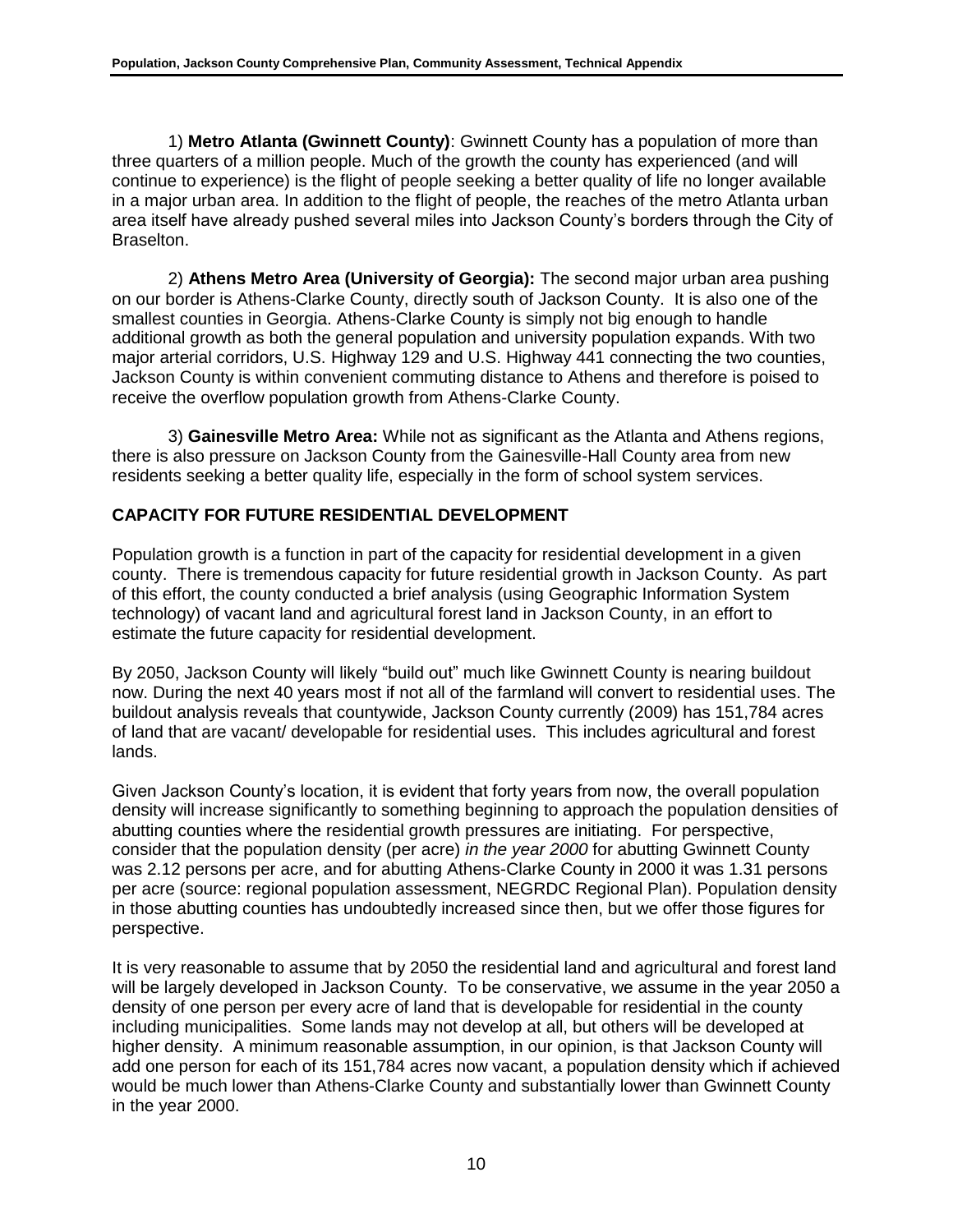If one accepts this conservative assumption, there is the likelihood Jackson County will add an additional 151,784 persons (i.e., one person for each vacant acre) in addition to the 61,620 people living in the county as of 2008 according to official estimates of the U.S. Census Bureau. A reasonable "buildout" capacity of Jackson County is much higher, at some 456,000 residents.

## **AGE DISTRIBUTION**

Age is among the most important dimensions of the population. There can be vast differences in the needs of children versus the elderly. Age has a relationship to the labor force – workers include the population ages 16 years and over through retirement age and sometimes beyond. Age has important relationships to housing and can help predict likely first-time homebuyers, renters, owners of second homes, etc. Age can also affect the political situation: for instance, in places where there is a large percentage of elderly, they sometimes vote down bond referendums for schools.

The relationship of the age of population to the needs for community facilities and services is also very important. For instance, a high elderly population often translates into a need for health care and nursing and personal care homes. On the other hand, a town with many children signals a need for schools, day care centers, and playgrounds. More information on the implications of age is provided by looking at characteristics of various age groups, as provided in Table 6.

| <b>Age Grouping</b>  | 2000   | % of Total | 2008   | % of Total |
|----------------------|--------|------------|--------|------------|
| <b>Under 5 Years</b> | 3,021  | 7.3%       | 5,208  | 8.4%       |
| 5 to 13 Years        | 5,720  | 13.7%      | 8,181  | 13.3%      |
| 14 to 17 Years       | 2,330  | 5.6%       | 3,439  | 5.6%       |
| 18 to 24 Years       | 3,626  | 8.7%       | 4,741  | 7.7%       |
| 25 to 44 Years       | 13,215 | 31.8%      | 19,842 | 32.2%      |
| 45 to 64 Years       | 9,356  | 22.5%      | 13,354 | 21.7%      |
| 65 Years and Older   | 4,321  | 10.4%      | 6,855  | 11.1%      |
| Total                | 41,589 | 100%       | 61,620 | 100%       |

#### **Table 6 Population by Age Group, 2000 and 2008 Jackson County**

Source: Population Division, U.S. Census Bureau. "Annual Estimates of the Resident Population by Selected Age Groups and Sex for Counties in Georgia: April 1, 2000 to July 1, 2008." Release Date: May 14, 2009.

### **Ages 0 to Less Than 5 Years**

The number of persons age five years and younger is significant in Jackson County is significant and has increased over time both in absolute terms and as a percentage of the total population. Due to the availability of "starter" type housing built in Jackson County during the decade, the county is attractive to first-time home buyers who are also starting families. This is quite significant in terms of planning for future expansion of the county as well as Commerce and Jefferson public school systems. Jackson County witnessed an increase of almost 2,200 young children in just eight years, the vast majority of whom will become public school students in the county or city school systems. The implication is that the school systems should be prepared for a major increase in elementary school enrollment during the next several years,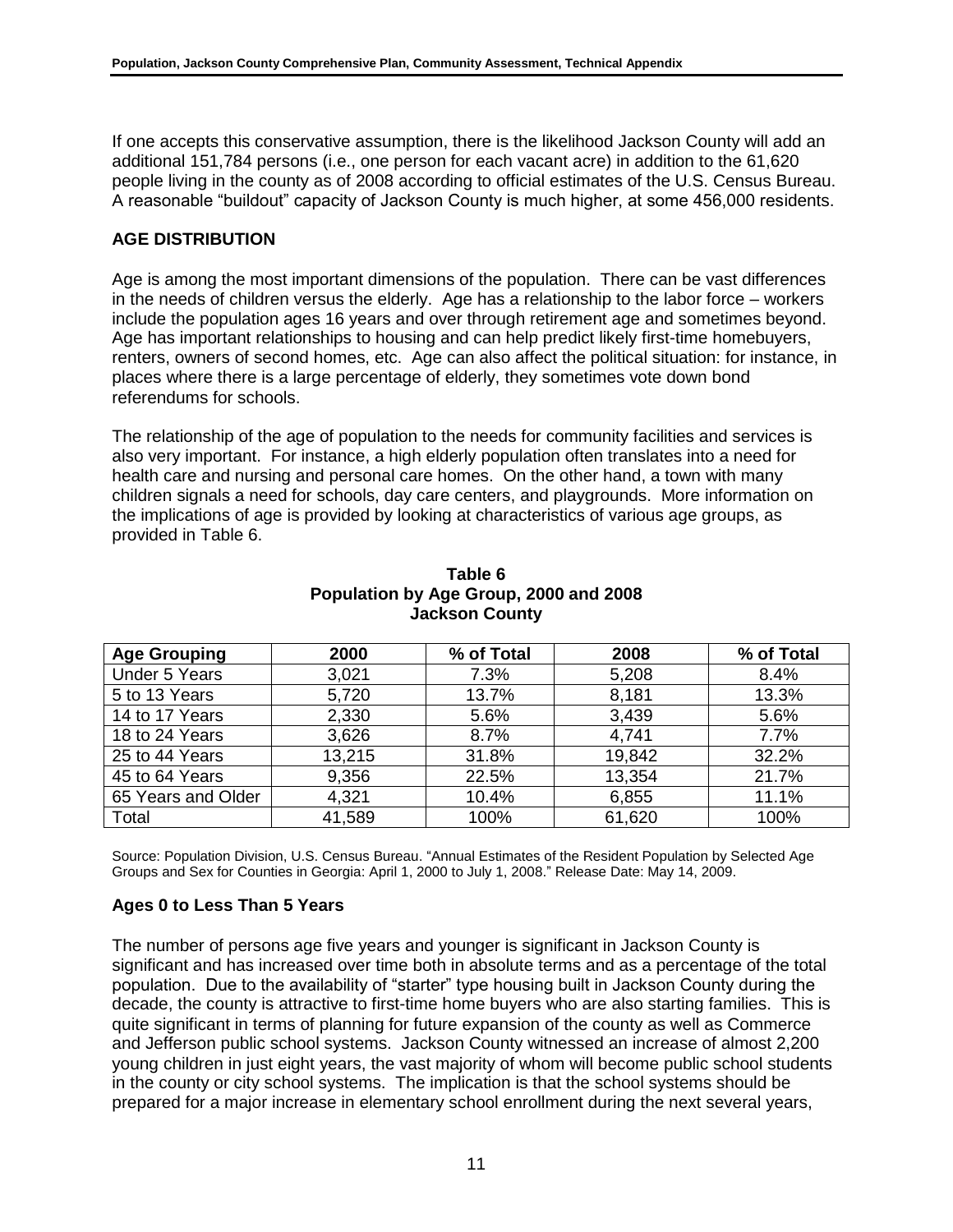assuming that these young families will continue to reside in Jackson County. Pre-school services will also be in demand in the near future in Jackson County. Given the availability of starter housing in Jackson County, there is every reason to believe the 0-5 age group will continue to increase in the future.

## **Ages 5 to 13 Years**

The 5-to-13 year age category increased substantially in Jackson County from 2000 to 2008, by 2,461 persons. That figure is representative of the increase in student populations during the last several years. As with the 0-5 year age group, first-time homebuyers are bringing their young children and the result is an increase in public elementary and middle school enrollment. Because Jackson County is attractive to first-time home buyers, many of whom have elementary and middle school-age children, there is every reason to believe that this age group will continue to increase in the future in Jackson County. This is based on the assumption that young families with public school age children will continue to reside in Jackson County, as opposed to moving out during their children's tenure in public elementary and middle schools in the county.

## **Ages 14 to 17 and 18 to 24 Years**

The age 14-to-17 and 18-to-24 age groups represent the high-school age population and the youngest segment of the labor force. Although retirement-age people are increasingly taking entry-level, lower-paying jobs, it is this segment of the population that will supply the labor force for retail and service jobs in the county. The absolute numbers of people in these age categories have increased in Jackson County from 2000 to 2008, but in terms of percentage of the total population, they have remained steady or decreased. A decline in the 18-to-24 age group is not surprising, given that many persons in this age category will graduate from high school and go on to attend college somewhere outside the county. No colleges or universities are located in the county, and as of yet Jackson County does not appear to be a commuter location for students of the University of Georgia in Athens (other than those who are already Jackson County residents).

### **Ages 25 to 44 Years**

The 25 to 44 age group represents the prime working-age population. This demographic group includes first time home buyers, as well as, households that are upgrading housing for the first or second time. Due to the attractiveness and affordability of single-family housing in Jackson County, and the good reputations of public schools, it is not surprising that this age group witnessed one of the largest absolute increases of all age groups in Jackson County (more than 6,600 persons in eight years). This appears to also represent increasing strength in terms of total labor force, also suggesting that a growing labor force will help the county to attract additional industries and businesses.

### **Ages 45 to 64 Years**

The 45 to 64 age group is the older segment of the labor force. From 2000 to 2008, this segment of the population increased substantially, by almost 4,000 persons. Persons in this age category typically have the greatest amount of disposable income when compared with other age groups. They are not as likely to change residences, although the more affluent households may look for and purchase second homes. This group is probably less demanding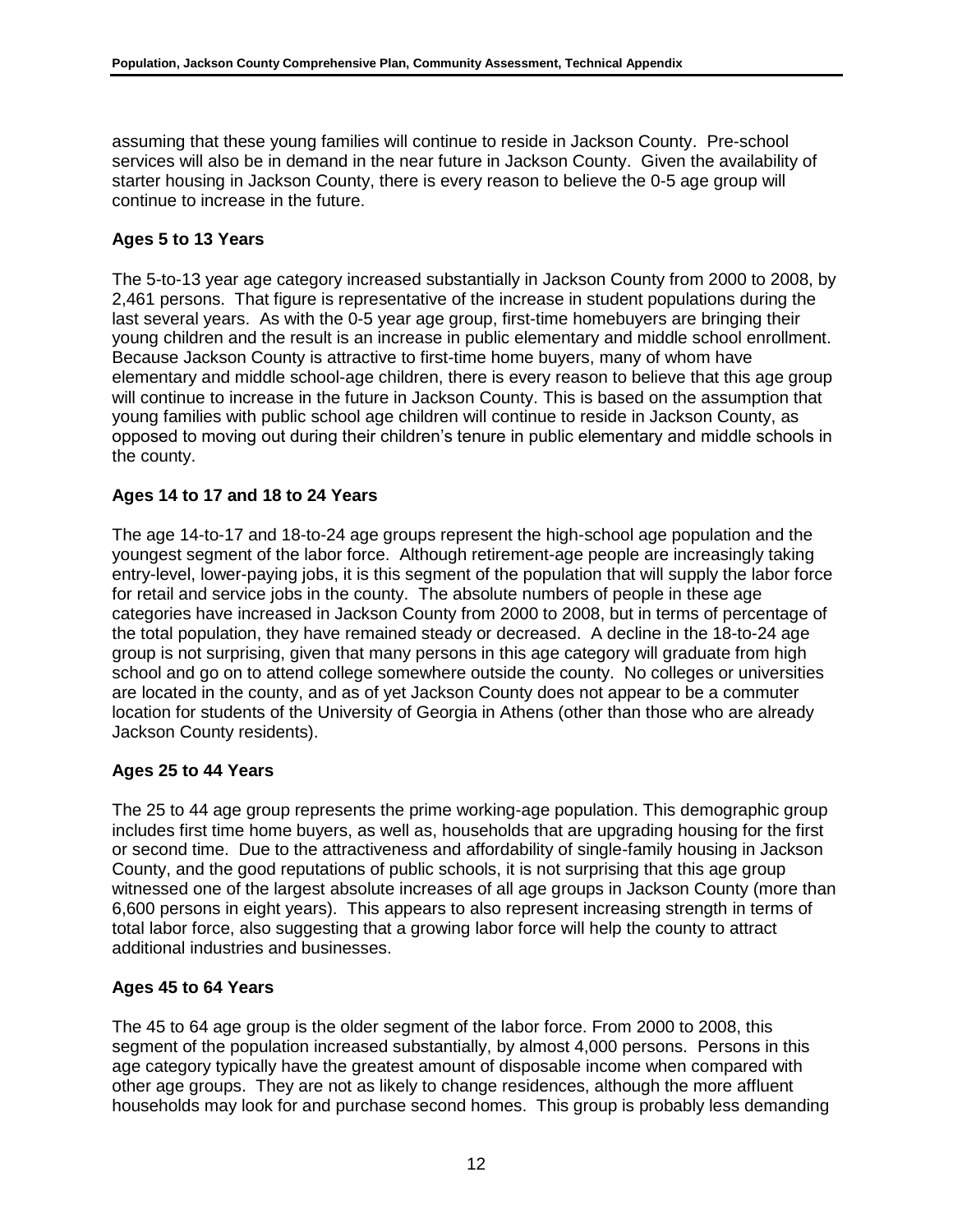of public facilities and services such as schools and parks. Residents in this age category also have children who have generally completed their high school educations and are going to college. This may help to explain the slight decrease in percentage of total population in this age category in Jackson County, from 2000 to 2008, despite the significant absolute increase.

#### **Ages 65 Years and Older**

In Jackson County, the 65-years-and-older age group increased in absolute terms and increased slightly as a percentage of total population from 2000 to 2008, as indicated in Table 6. The implications of an increasingly elderly population are noted below.

The 65-years-and-older age group is commonly referred to as the "elderly" and the "retirement age" population. Most of the people in this age group are no longer in the work force. While some elderly households may have more disposable income than ever before in their lifetimes, many elderly households will have limited incomes because they are no longer earning wages and salaries. Persons who own residences in this age group are likely to eventually seek alternative housing, because they may own large homes that provide more living space than needed, they have little desire to upkeep residential grounds and structures, they experience a need for closer societal relationships with others as family relationships devolve, and because they are more likely than other age groups to need assisted care or medical attention. Because of differences in life expectancy between men and women, a very high proportion of older persons is and will be women. The differences in life expectancy also contribute to the number of elderly women living alone, many of whom are likely to have inadequate income.<sup>3</sup>

Nationally, one of the more important changes is that, for the first time in history, the population will have roughly equal numbers of people in every age group, which will make the age picture of the country look more like a pillar than the classic pyramid.<sup>4</sup>

### **RACIAL AND ETHNIC CHARACTERISTICS**

l

Table 7 shows the distribution of the total population by race for the years 2000 and 2008 in Jackson County. The vast majority of the population increase in Jackson County from 2000 to 2008 has been the White alone race, which increased to almost 95 percent of the total population in 2008 (up from 90.2 percent in 2000). The Black or African American population in Jackson County increased by about 1,500 persons during the eight-year period, but declined slightly as a percentage of the total population. Very slight increases in other races, as a percentage of total population, were observed for other races such as Asians and persons with more than one race, from 2000 to 2008 in Jackson County. The absolute increase in the numbers of Asians (plus more than 600) represents one small trend of diversity to counteract the overall trend toward even greater homogeneity. One would not expect, based on these numbers, to see a significant shift in the racial composition in Jackson County in future years. Rather, continued homogeneity (White alone) is forecasted for Jackson County's future population.

<sup>3</sup> Howe, Deborah A., Nancy J. Chapman, and Sharon A. Baggett. 1994. *Planning for an Aging Society*. Planning Advisory Service Report Number 451. Chicago: American Planning Association.

<sup>4</sup> U.S. Department of Housing and Urban Development, Office of Policy Development and Research. February 2003. *Issue Papers on Demographic Trends Important to Housing*.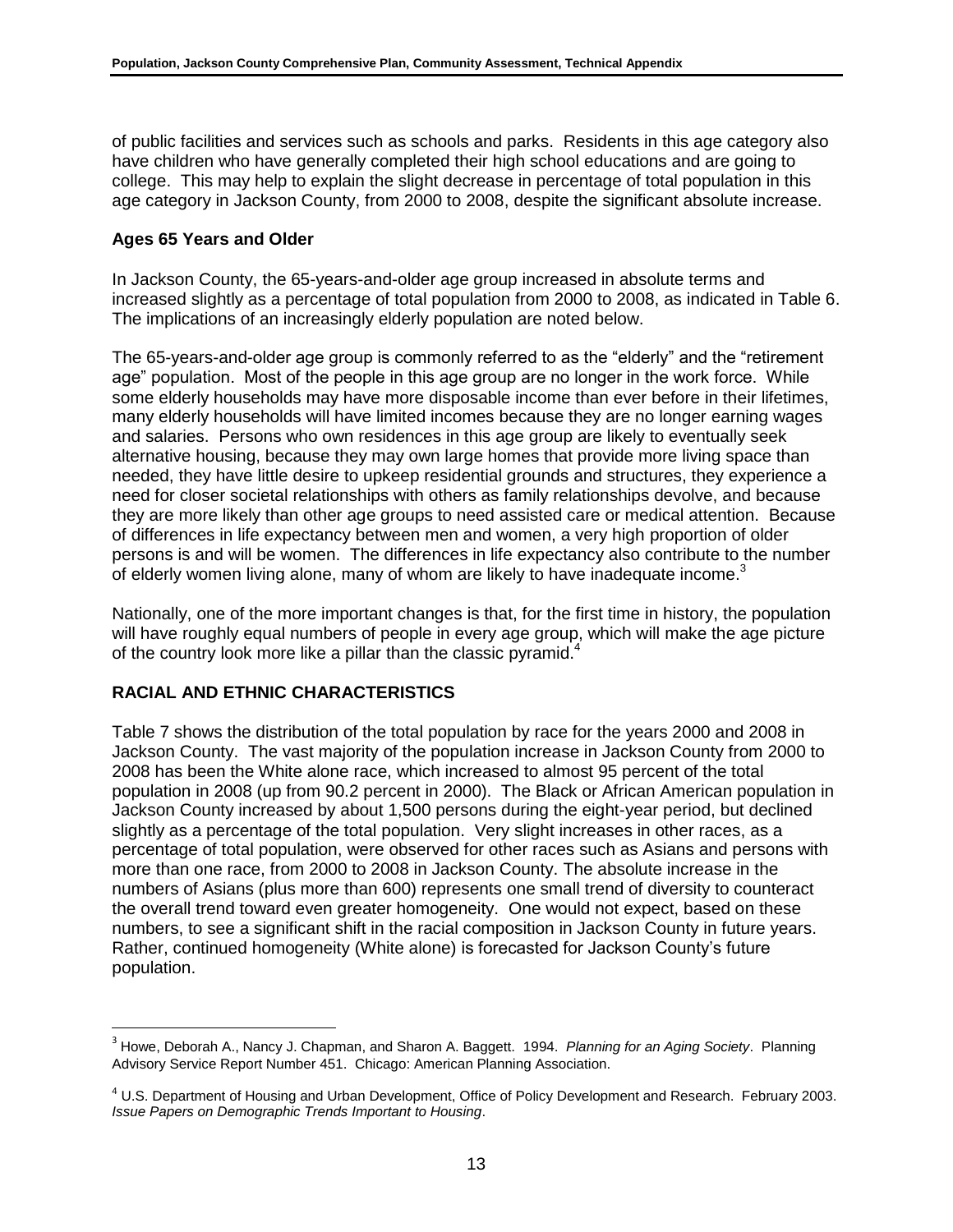| Race                                             | 2000   | $%$ of       | 2008   | $%$ of       |
|--------------------------------------------------|--------|--------------|--------|--------------|
|                                                  |        | <b>Total</b> |        | <b>Total</b> |
| White alone                                      | 37,506 | 90.2%        | 55,125 | 94.6%        |
| <b>Black or African American alone</b>           | 3,257  | 7.8%         | 4,759  | 7.7%         |
| American Indian and Alaska Native Alone          | 77     | 0.2%         | 88     | 0.1%         |
| Asian Alone                                      | 417    | 1.0%         | 1,033  | 1.7%         |
| Native Hawaiian and Other Pacific Islander Alone | 3      |              | 3      | $-$          |
| Two or More Races                                | 329    | 0.8%         | 612    | 0.9%         |
| Total                                            | 41,589 | 100%         | 61,620 | 100%         |
| Hispanic Origin*                                 | 3,201  | 7.7%         | 4,647  | 7.5%         |

**Table 7 Population by Race and Hispanic Origin, 2000 and 2008 Jackson County**

\*Note: Hispanic origin is not a race, but an ethnic origin. It is therefore not included in the percentage of distribution by race.

Source: Population Division, U.S. Census Bureau. "Annual Estimates of the Resident Population by Sex, Race, and Hispanic Origin for Counties in [STATE]: April 1, 2000 to July 1, 2008." CC-EST2008-6RACE-[ST-FIPS]: Release Date: May 14, 2009.

From 2000 decennial census data by census tract, the Black or African American population in 2000 was concentrated primarily in three census tracts: CT106 (including Arcade and a large unincorporated area), with 993 persons (30.7 percent); CT 107 (including Jefferson unincorporated areas), with 842 persons (26 percent of all Blacks or African Americans); and CT 103 (northern Commerce and unincorporated areas), with 767 persons (23.7 percent). All other census tracts had less than 200 persons of that race in 2000.

Persons with Hispanic origin (which is not a race) increased by some 1,400 persons from 2000 to 2008 in Jackson County but declined slightly as a percentage of the total population. It should be noted here that the census estimates report a much higher number of persons of Hispanic Origin than that reported in the decennial census for Jackson County (3,201 versus 1,249 persons, respectively). It cannot be determined for sure, but it could be that the difference is attributed either to sampling methods used in the census estimates, or perhaps an upward adjustment of the Hispanic Origin population based on historic trends of undercounting. Regardless, while the increase of Hispanics shown by the Census estimates is not insignificant, the decline as a percentage of the total population suggests that Jackson County is not likely to witness a major influx of Hispanics in the future which has begun to transform other places, such as adjacent Gainesville-Hall County.

### **INCOME**

Table 8 provides a comparison of Jackson County and the state in 1999 in terms of various income measures. Jackson County had slightly lower median family, median household and per capita incomes in 1999 when compared with the state as a whole. The median household income takes into account both family and non-family incomes. A median rather than "mean" is used as the reported average, since median numbers are not skewed by a few very large household incomes.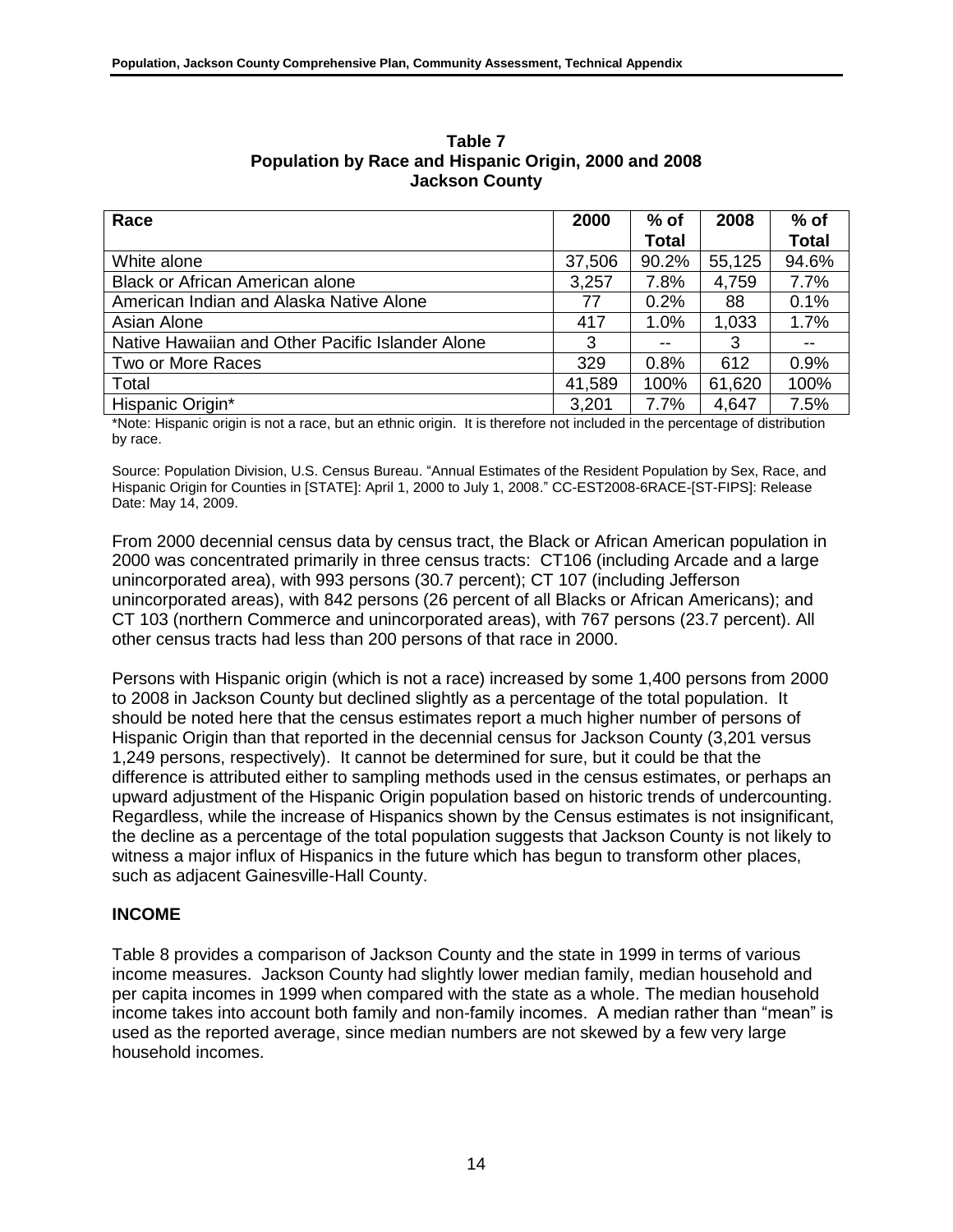| Income in 1999          | <b>Jackson County</b> | <b>State of Georgia</b> |
|-------------------------|-----------------------|-------------------------|
| Median Family Income    | \$46,211              | \$49,280                |
| Median Household Income | \$40,349              | \$42,433                |
| Per Capita Income       | \$17.808              | \$21.154                |

#### **Table 8 Comparison of Income Measures, 1999 Jackson County and State of Georgia**

Source: U.S. Census Bureau, Census 2000 (SF3, P53, P77, P80), and *The 2002 Georgia County Guide* (21<sup>st</sup> Ed.). University of Georgia.

Table 9 provides comparison of households by income groupings in 1999 and 2005-2007 for Jackson County. Trends from 1999 to 2005-2007 can be described in terms of changes in absolute terms (increase or decreases in the total number of households) and percentage terms for each income classification. First, with the significant growth in the number of households in Jackson County, the total household increase in most but not all income groupings over time.

#### **Table 9 Households by Income Grouping, 1999 and 2005-2007 Jackson County**

|                         | <b>Jackson County, 1999</b> |                   | Jackson County, 2005-2007 |                   |  |
|-------------------------|-----------------------------|-------------------|---------------------------|-------------------|--|
| <b>Income Grouping</b>  |                             | <b>Percent of</b> |                           | <b>Percent of</b> |  |
| in 1999                 | <b>Households</b>           | <b>Total</b>      | <b>Households</b>         | <b>Total</b>      |  |
|                         |                             | <b>Households</b> |                           | <b>Households</b> |  |
| Less than \$10,000      | 1,623                       | 10.8%             | 1,458                     | 7.3%              |  |
| \$10,000 to \$14,999    | 1,013                       | 6.7%              | 1,657                     | 8.3%              |  |
| \$15,000 to \$19,999    | 1,008                       | 6.7%              | 1,371                     | 6.8%              |  |
| \$20,000 to \$24,999    | 1,012                       | 6.7%              | 1,473                     | 7.3%              |  |
| \$25,000 to \$29,999    | 1,031                       | 6.9%              | 1,080                     | 5.4%              |  |
| \$30,000 to \$34,999    | 878                         | 5.8%              | 1,069                     | 5.3%              |  |
| \$35,000 to \$39,999    | 871                         | 5.8%              | 1,780                     | 8.9%              |  |
| \$40,000 to \$44,999    | 928                         | 6.2%              | 757                       | 3.8%              |  |
| \$45,000 to \$49,999    | 884                         | 5.9%              | 721                       | 3.6%              |  |
| \$50,000 to \$59,999    | 1,550                       | 10.3%             | 1,912                     | 9.5%              |  |
| \$60,000 to \$74,999    | 1,718                       | 11.4%             | 1,597                     | 8.0%              |  |
| \$75,000 to \$99,999    | 1,328                       | 8.8%              | 2,651                     | 13.2%             |  |
| \$100,000 to \$124,999  | 584                         | 3.9%              | 1,536                     | 7.6%              |  |
| \$125,000 to \$149,999  | 205                         | 1.4%              | 353                       | 1.7%              |  |
| \$150,000 to \$199,999  | 227                         | 1.5%              | 358                       | 1.8%              |  |
| \$200,000 or more       | 169                         | 1.1%              | 307                       | 1.5%              |  |
| <b>Total Households</b> | 15,029                      | 99.9%             | 20,080                    | 100%              |  |

Source: U.S. Census Bureau, Census 2000 (SF3, Table P52). U.S. Census Bureau, American Community Survey 3- Year Estimates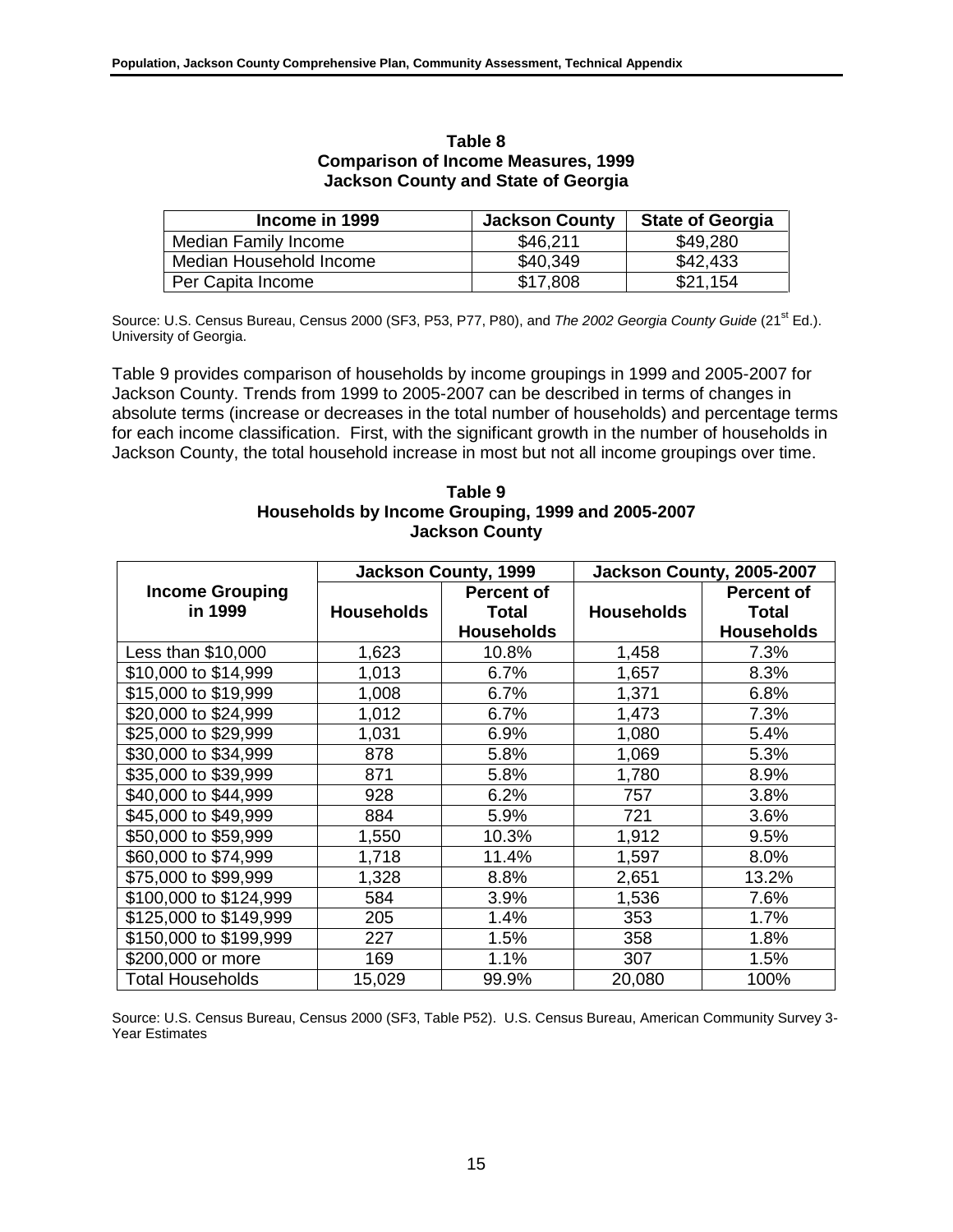The most significant increases in households occurred in the \$75,000 to \$99,999 and \$100,000 to \$124,999 income groups – in these two groups alone, Jackson County added an estimated 2,275 households between the reporting periods. This represents almost half (45 percent) of the total household increase in Jackson County during the reporting period. Similarly, every household income grouping from \$75,000 and above increased as a percentage of total households from 1999 to 2005-2007. These are positive and significant trends in that they represent the movement of much more wealthy households, with more buying power, into Jackson County. At the lowest end of the income spectrum, the absolute number of the poorest households (less than \$10,000) declined during the time period; however, increases (in absolute and percentage terms) occurred in the income categories between \$10,000 and \$24,999, as well as decreases in households with incomes in certain low-middle and middle-income groups.

Per capita incomes for more recent years are provided in Table 10, for Jackson County, surrounding counties, and the state. As in 1999, Jackson County's per capita income figures have remained lower than those for the state in 2005 through 2007. Jackson County's per capita income figures were higher than the corresponding figures for Barrow, Clarke, and Madison Counties but generally lower than those for Banks, Gwinnett, and Hall Counties.

|                        | $2005($ \$) | $2006($ \$) | $2007($ \$) |
|------------------------|-------------|-------------|-------------|
| <b>Banks County</b>    | 27,321      | 26,936      | 28,927      |
| <b>Barrow County</b>   | 24,901      | 25,465      | 26,222      |
| <b>Clarke County</b>   | 23,532      | 24,190      | 24,842      |
| <b>Gwinnett County</b> | 31,773      | 32,542      | 33,163      |
| <b>Hall County</b>     | 28,143      | 28,808      | 29,623      |
| Jackson County         | 27,058      | 27,105      | 27,932      |
| <b>Madison County</b>  | 25,854      | 26,077      | 27,092      |
| State of Georgia       | 31,260      | 32,299      | 33,499      |

#### **Table 10 Comparison of Per Capita Income (Dollars), 2005-2007 Jackson County, Surrounding Counties, and State**

Source: U.S. Department of Commerce, Bureau of Economic Analysis, Regional Economic Accounts, personal income and Per Capita Personal Income by County for Georgia, 2005-2007. April 2009.

In terms of future trends, it is likely that as households continue to move into Jackson County, income measures will continue to increase. As one example, suburbanizing Forsyth County has considerably lower income statistics when compared with the state as a whole in 1980 and even 1990, but by the decade of the 2000s it had become one of the wealthiest counties in the state. Such a trend is possible in Jackson County, though perhaps not as acute in terms of a transformation. Clearly, higher-income households are moving into Jackson County and will continue to do so. However, due to lower prices of land and more affordable housing generally, Jackson County is likely to continue witnessing absolute increases in the numbers of low and moderate income households over time.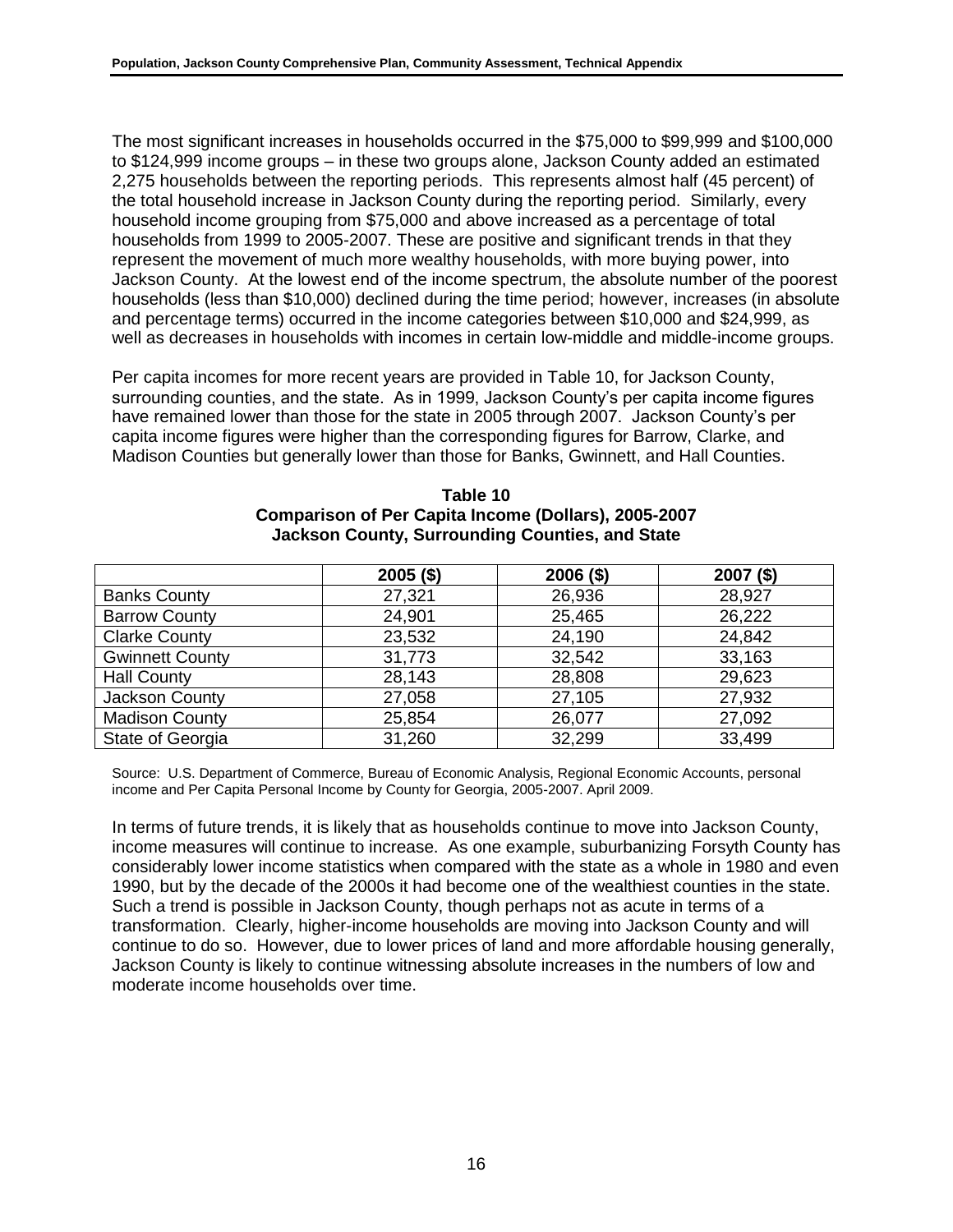## **INCOME, POVERTY STATUS AND PUBLIC ASSISTANCE INCOME**

### **Analysis by Census Tracts**

Like with other statistics reported in this analysis, it can be useful to observe income, poverty, and public assistance conditions for various subareas of the county (i.e., Census Tract data). Table 11 provides comparisons of income measures in 1999 from the 2000 decennial census, along with data for poverty status and public assistance to households. Census Tract 101 (southwestern Jackson County; see prior description) led all census tracts with considerably higher median household, median family, and per capita incomes when compared with the county as a whole. Census Tract 107 (including Jefferson) was also higher in terms of these income measures than the county as a whole. All other census tracts fell below the 1999 county incomes. The lowest per capita incomes in 1999 were found in Census Tract 106 (Arcade and unincorporated area), which also had the highest number of persons below poverty level in 1999 and the highest number of households with public assistance income in 1999. Census Tracts 103 and 104 (the Commerce area) had the lowest median household incomes in 1999 of all tracts in Jackson County. Though scoring the highest in terms of median family and median household incomes, Census Tract 101 (southwestern Jackson County) also had the second highest number of persons with income in 1999 below poverty level.

**Table 11 Income, Poverty Status, and Public Assistance Income in 1999 by Census Tract, Jackson County**

| Income in 1999              | СT       | <b>CT</b> | <b>CT</b> | СT       | <b>CT</b> | <b>CT</b> | <b>CT</b> | County       |
|-----------------------------|----------|-----------|-----------|----------|-----------|-----------|-----------|--------------|
|                             | 101      | 102       | 103       | 104      | 105       | 106       | 107       | <b>Total</b> |
| Median Household Income     | \$46,810 | \$37,866  | \$34,079  | \$34,153 | \$40,000  | \$36,703  | \$42,816  | \$40,349     |
| Median Family Income        | \$54,844 | \$42.987  | \$38,125  | \$42,564 | \$46,618  | \$39,375  | \$49,055  | \$46,211     |
| Per Capita Income           | \$19,113 | \$18,099  | \$16,788  | \$19,281 | \$17,272  | \$15.944  | \$17,751  | \$17,808     |
| Persons with Income in 1999 | 1.010    | 548       | 542       | 527      | 429       | 1.051     | 771       | 4.878        |
| <b>Below Poverty Level</b>  |          |           |           |          |           |           |           |              |
| Households with Public      | 76       | 71        | 49        | 33       | 48        | 95        | 58        | 430          |
| Assistance Income in 1999   |          |           |           |          |           |           |           |              |

Source: U.S. Census Bureau, Census 2000. Summary File 1.

#### **Sources of Income**

Table 12 indicates the various sources of income of Jackson County households as of 2005- 2007, and it provides percentage comparisons for the state. Households may obtain income from one, or more than one, source of income.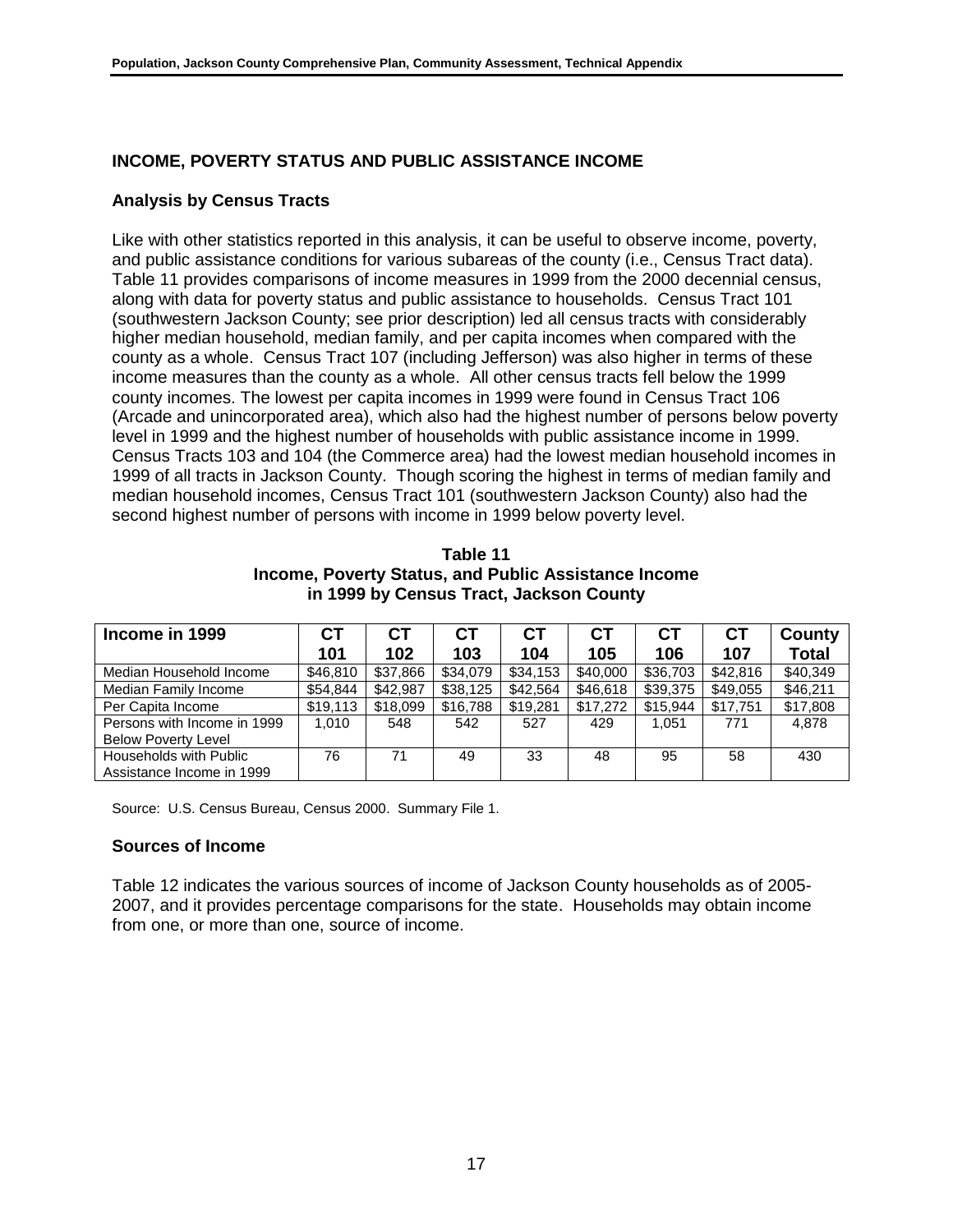| Source of Income in Past 12 Months        | <b>Jackson County</b> | Georgia           |                   |
|-------------------------------------------|-----------------------|-------------------|-------------------|
|                                           | Households,           | <b>Percent of</b> | <b>Percent of</b> |
|                                           | 2005-2007             | Total             | Total             |
|                                           |                       | Households,       | Households,       |
|                                           |                       | 2005-2007         | 2005-2007         |
| No Earnings                               | 3,870                 | 19.3%             | 17.3%             |
| Wage or Salary Income                     | 15,365                | 76.5%             | 79.8%             |
| Self-employment Income                    | 2,471                 | 12.3%             | 11.1%             |
| Interest, Dividends, or Net Rental Income | 3,078                 | 15.3%             | 19.3%             |
| Social Security Income                    | 6,025                 | 30.0%             | 23.6%             |
| Supplemental Security Income (SSI)        | 1,039                 | 5.2%              | $3.7\%$           |
| <b>Public Assistance Income</b>           | 297                   | 1.5%              | 1.4%              |
| <b>Retirement Income</b>                  | 2,757                 | 13.7%             | 15.4%             |
| <b>Receipt of Food Stamps</b>             | 1,884                 | 9.4%              | 8.2%              |
| <b>Total Households</b>                   | 20,080                |                   |                   |

**Table 12 Sources of Household Income, 2005-2007 Jackson County and State**

Source: 2005-2007 American Community Survey, 3-Year Estimates, Tables B19051, B19052, B19053, B19054, B19055, B19056, B19057, and B19059.

In comparison with sources of incomes for households in the state as a whole, Jackson County's households in 2005-2007 were slightly less reliant on wage and salary income, interest, dividends, or net rental income, and retirement income. Jackson County households were slightly more reliant than households in the state as a whole for self-employment income, social security income, public assistance income, and receipt of food stamps. Jackson County also has a slightly higher percentage than the state of households with no earnings; almost one in five households in Jackson County have no earnings meaning that those households are supported financially by others, such as family members.

Some of the other data regarding sources of income are surprising – for instance, social security provides an income source for almost one-third (30 percent) of Jackson County's households. This finding would suggest that there is a disproportionate number of senior households living in Jackson County – however, it may merely suggest that parents and adult offspring are residing together more so than in the past. Similarly, self-employment is a significant source of income for households in Jackson County.

# **SCHOOL ENROLLMENT**

While local planning requirements for population analyses no longer require an exploration into the educational attainment of the population, it is valuable to compile and analyze school enrollment statistics. Table 13 provides a comparison of total school enrollment figures for 2000 and 2005-2007. These figures are valuable from the standpoint of grasping net increases in public school enrollment. Some (relatively small) percentages of students are in private rather than public schools. A compilation of school enrollment figures for the county and city school systems in Jackson County for the years reported would provide a more accurate figure in terms of exactly how public school enrollment has increased in the past 5 to 7 years. However, that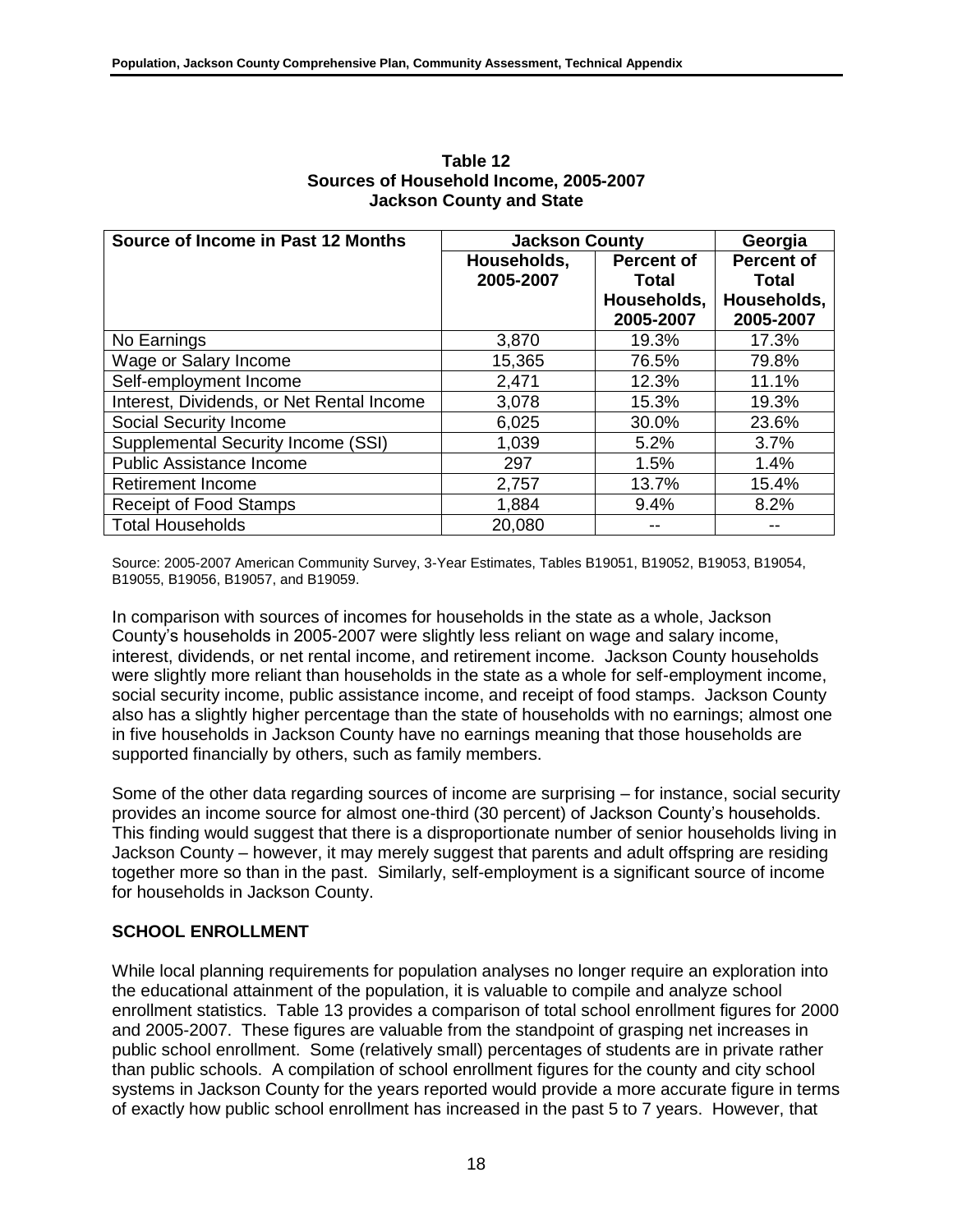research is beyond the scope of this report, and the statistics in Table 11 reveal general trends that are useful for long-range planning.

Between 2000 and the 2005-2007 reporting period for estimates in the American Community Survey, total school enrollment for residents of Jackson County increased by almost 4,000 students. The largest increase for the school types was for high-school grade students (Grades 9 to 12), which increased by more than 1,000 students. The increases in students attending grades 5 through 8 was also significant, at 951 students. Interestingly, the estimates reveal nearly a doubling of undergraduate school enrollment from Jackson County. This might be attributed to families and households locating within Jackson County due to close proximity to the University of Georgia, and/or quite possibly, an overflow into Jackson County of students community to the university campus in nearby Athens.

#### **Table 13 Enrollment by Level of School by Type of School, 2000 and 2005-2007 Population Three Years and Over, Jackson County**

|                                        | 2000<br>(Census | 2005-2007<br>(Estimates) | Increase,<br>2000 to<br>2005-2007 |
|----------------------------------------|-----------------|--------------------------|-----------------------------------|
| <b>Total Persons 3+ Years</b>          | 39,788          | 52,668                   | 12,880                            |
| Enrolled in School                     | 9,885           | 13,855                   | 3,970                             |
| Enrolled in Kindergarten               | 689             | 1,058                    | 369                               |
| Enrolled in Grades $1 - 4$             | 2,698           | 3,474                    | 776                               |
| Enrolled in Grades $5 - 8$             | 2,522           | 3,473                    | 951                               |
| Enrolled in Grades $9 - 12$            | 2,108           | 3,137                    | 1,029                             |
| Enrolled in College, Undergraduate     | 872             | 1,705                    | 833                               |
| <b>Graduate or Professional School</b> | 160             | 197                      | 37                                |

Source: U.S. Census Bureau, Census 2000, SF3, Table P52. U.S. Census Bureau, American Community Survey 3- Year Estimates, Table B14001.

### **PERSONS WITH DISABILITIES**

The U.S. Census Bureau provides data on various types of disabilities. These data are compiled for purposes of meeting minimum requirements for housing analyses (see the next chapter of this technical appendix).

Table 14 provides data for Jackson County residents ages 5 years and over with disabilities, in 2000 and 2005-2007. In 2000, approximately 11.6 percent of the population had a disability and 10.6 percent had two or more types of disabilities.

The 2005-2007 estimates indicate some remarkable increases in the numbers of people with disabilities in Jackson County. While the 2005-2007 data are estimates that are subject to large ranges of sampling error, it is evident that as the population ages, the incidence of disabilities also increases.